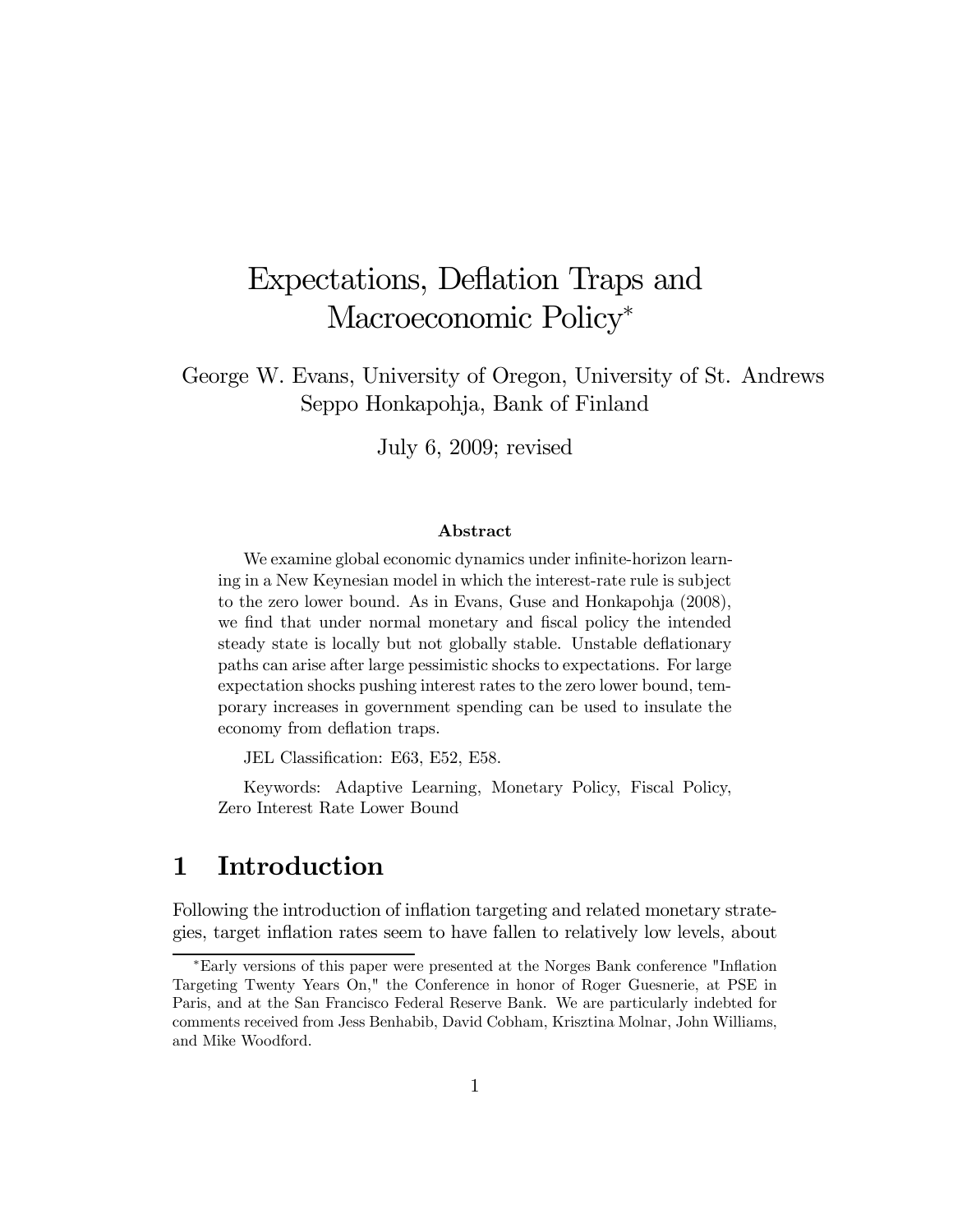two to three percent in many countries. This implies that large adverse shocks might push the economy into periods of deflation. This was clearly a major concern in the US during the 2001 recession. The experiences of 2008 and 2009, as well as the earlier experience of Japan since the 1990s, have underscored these concerns and created a situation in which the monetary policy response is constrained by the zero lower bound on nominal interest rates, a phenomenon sometimes called a "liquidity trap." Furthermore, in a liquidity trap there is the potential for the economy to get stuck in a deflationary situation with declining or persistently low levels of output.

The theoretical plausibility of the economy becoming trapped in a deflationary state, and the macroeconomic policies that might be able to avoid or extricate the economy from a liquidity trap, have been examined predominantly from the rational expectations (RE) perspective. One central feature of this literature emphasizes the role of commitment. For example, Krugman (1998) and Eggertsson and Woodford (2003) argue that if the economy encounters a liquidity trap, monetary policy should commit to being expansionary for a considerable period of time, by keeping interest rates near zero even after the economy has emerged from deflation. Another issue concerns the possibility of permanent deflation. Under RE this hinges on the precise form of fiscal policy in the deflationary steady state and on whether this is consistent with the household's transversality condition. See Benhabib, Schmitt-Grohe, and Uribe (2001), Benhabib, Schmitt-Grohe, and Uribe (2002) and Eggertsson and Woodford (2003). A further issue is the impact of the interest rate zero lower bound on the performance of policies during the transition back to the inflation target.<sup>1</sup>

In our opinion, the RE assumption is questionable in an episode of deflation, which is far away from the inflation target and the normal state of the economy, and presents a new environment for economic agents. Our own view, reflected in Evans and Honkapohja (2005) and Evans, Guse, and Honkapohja (2008), is that the evolution of expectations plays a key role in the dynamics of the economy and that the tools from learning theory are needed for a realistic analysis of these issues. As we will see, there is the possibility of a self-reinforcing feedback loop, in which sufficiently pessimistic expectations result in low output and deflation, leading to high real interest rates because of the zero lower bound, which in results in a downward re-

<sup>&</sup>lt;sup>1</sup>See Adam and Billi (2007) and Coenen, Orphanides, and Wieland (2004) for representative recent analyses and further references.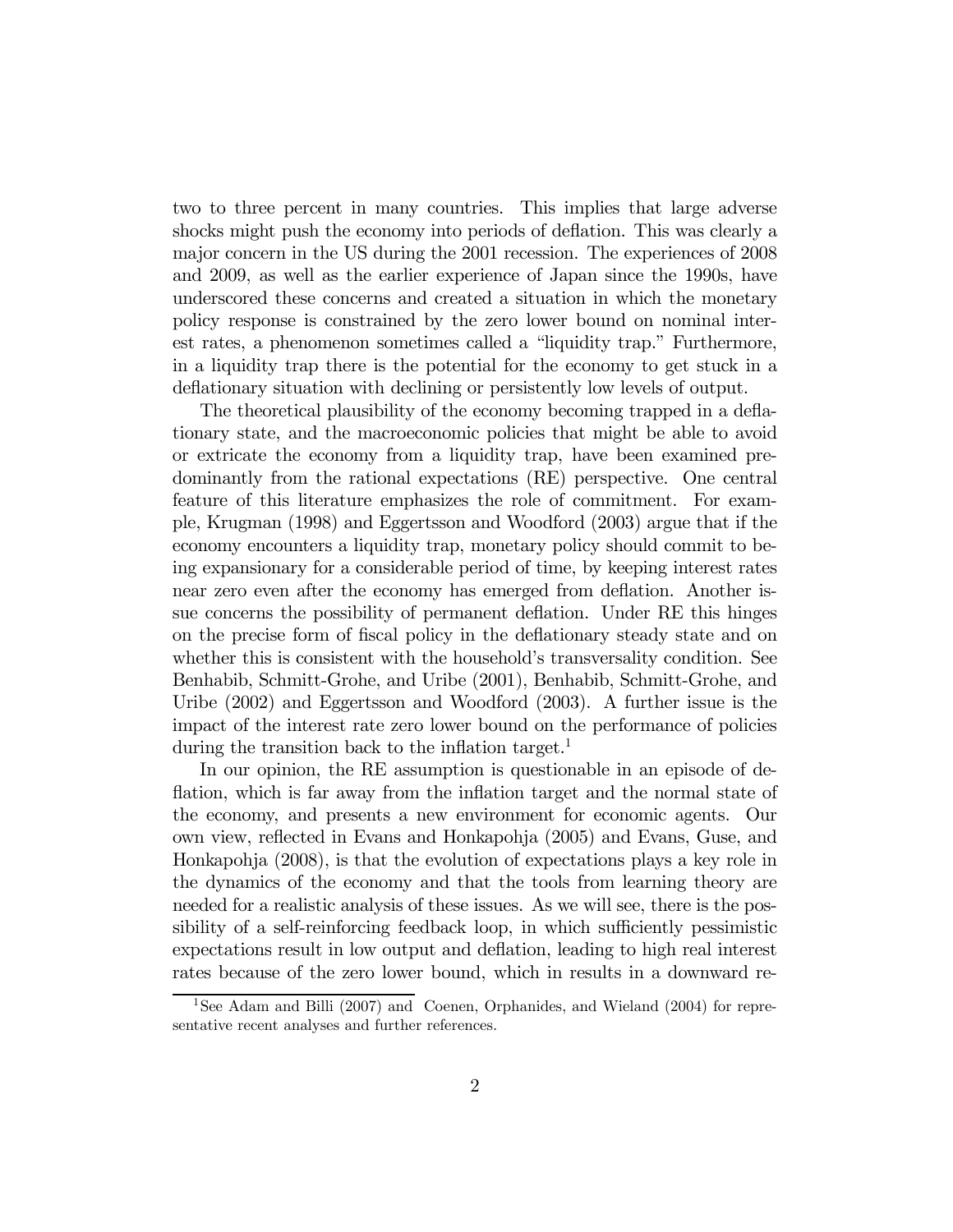vision of expectations, strengthening the downward pressure on output and deflation.

More specifically, under learning private agents are assumed to form expectations using an adaptive forecasting rule, which they update over time in accordance with standard statistical procedures. The analysis of Evans, Guse, and Honkapohja (2008) was conducted in a standard New Keynesian model with sticky prices using the assumption that the decisions of private agents are based on short-horizon rules. These rules are based on the agents' Euler equations, specifying the optimal trade-off between current and anticipated next period decisions. These anticipations in turn are formed using subjective expectations based on forecasting models that are updated over time using recursive estimation procedures. This framework, often called "Euler-equation learning," yielded important results about formulating robust policies to combat deflationary outcomes. However, its short decision horizon means that one cannot study the implications for current behavior of explicit commitment to future policies. In particular, this learning framework cannot be used to assess the conventional wisdom of the RE literature that an appropriate policy to combat a deflation episode is a commitment to low interest rates for a sustained period in the future.

In this paper we replace Euler-equation learning with the assumption that agents have infinite-horizon decision rules derived from intertemporal optimization under given paths of expectations of aggregate economic variables. This type of formulation is often called "infinite-horizon learning" and it has recently been emphasized by Preston  $(2005)$  and Preston  $(2006).$ <sup>2</sup> In general, in this setting the individual consumers need to forecast future interest rates, inflation, income and taxes over the infinite future. As a benchmark, we also assume in this paper that the consumers are fully Ricardian and incorporate the government's intertemporal budget constraint into their own lifetime budget constraint. This last assumption means that the consumption function depends on expected future real interest rates and incomes net of government spending. In this formulation the mix of government financing does not influence private consumption behavior.

The possibility of deflation traps under a standard forward-looking global Taylor rule, emerges as a serious concern. Although the targeted steady state

<sup>&</sup>lt;sup>2</sup>The formulation has earlier been used in Marcet and Sargent  $(1989)$  and Evans, Honkapohja, and Romer (1998). Other recent papers include Evans, Honkapohja, and Mitra (2009) and Eusepi and Preston (2007).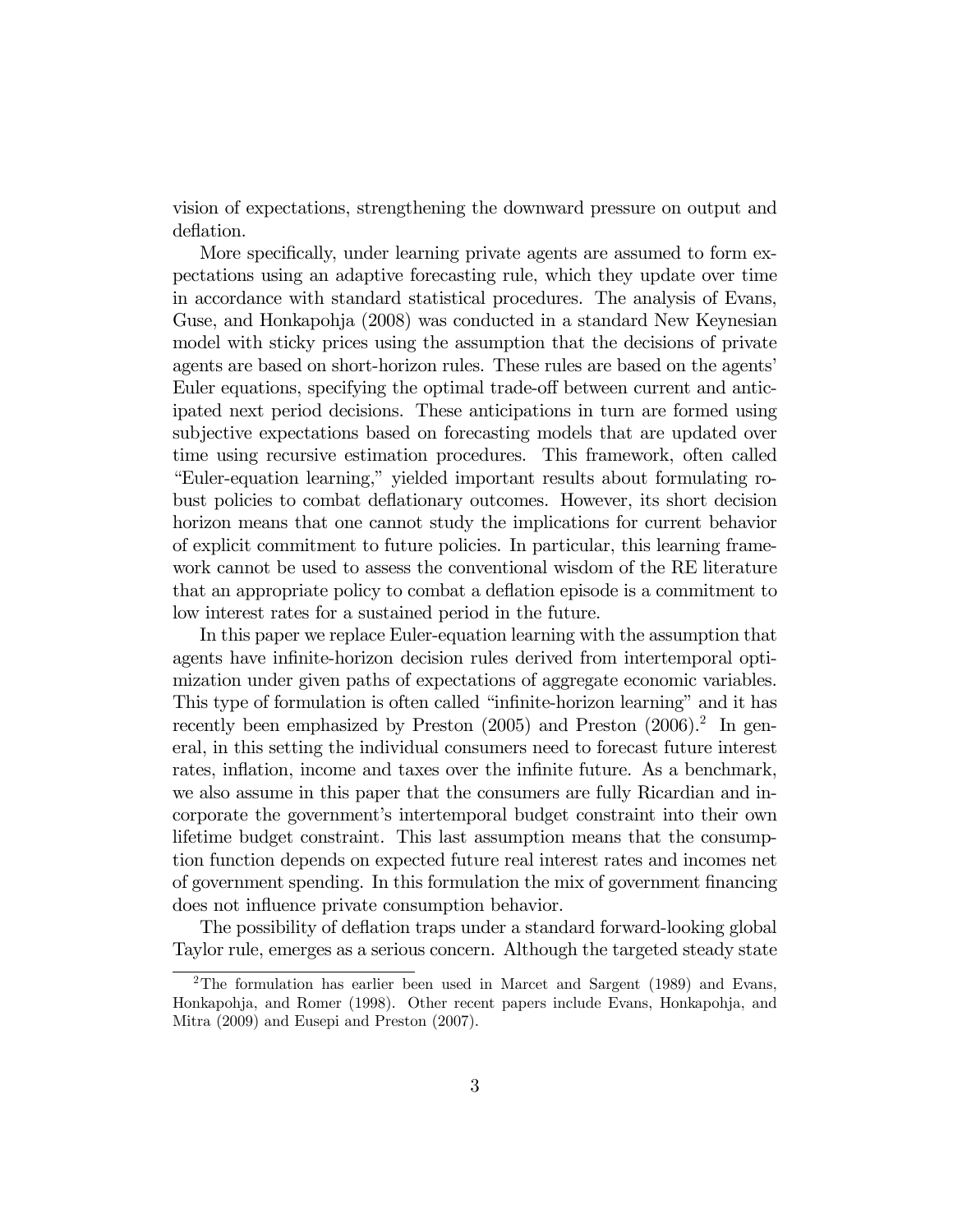is locally stable under learning, a large pessimistic shock to expectations can result, under learning, in a self-reinforcing deflationary process accompanied by declining output. Our results under learning are in stark contrast to what is possible under RE. Benhabib, Schmitt-Grohe, and Uribe (2001) showed that under perfect foresight, in addition to the targeted steady state, there are nonlinear paths that converge to an unintended low-inflation steady state.<sup>3</sup> Thus the learning dynamics under standard monetary and fiscal policy are even more disturbing than those under RE.

We next consider monetary and fiscal policies that have been suggested to combat the possibility of deflation. One case is aggressive monetary easing in which the Taylor rule is overridden by dropping the interest rate to (very near) zero whenever expected inflation falls below a specified threshold. In our infinite-horizon set-up agents are assumed to understand that this aggressive policy will be in place throughout the future. Strikingly, this policy, although it does offer some protection, is not sufficient to eliminate the possibility of deflation traps if the negative expectations shock is very large. In fact, even if the monetary authorities commit to zero interest rates forever, regardless of the state of the economy, the possibility of a deflation trap remains (although the likelihood is reduced).

These results raise the question of whether there exists a policy that ensures that the economy will never get trapped into a deflationary process and will converge to the targeted steady state. We focus on the policy recommended in Evans, Guse, and Honkapohja (2008). Under this policy aggressive monetary easing is augmented by aggressive fiscal easing when required to keep inflation at or above the threshold. This policy always eliminates the possibility of deflationary spirals and ensures global stability of the targeted steady state.

## 2 The Model

We start with the same economic framework as in Evans, Guse, and Honkapohja (2008). There is a continuum of household-firms, which produce a differentiated consumption good under monopolistic competition and priceadjustment costs. There is also a government which uses both monetary and fiscal policy and can issue public debt as described below.

<sup>&</sup>lt;sup>3</sup>The low steady state can either be one of low positive inflation or deflation, depending on the details of the interest rate rule.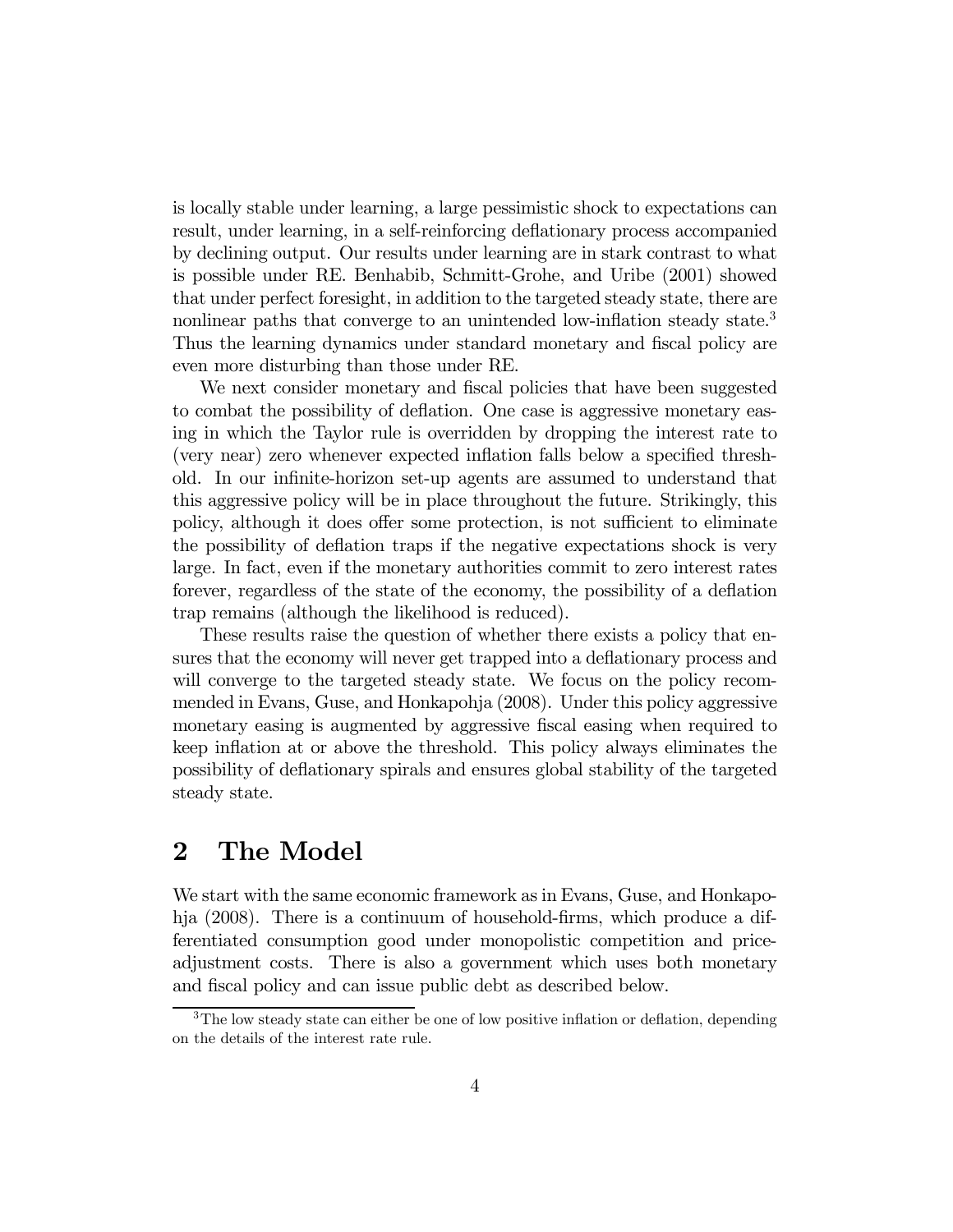The objective for agent s is to maximize expected, discounted utility subject to a standard flow budget constraint:

$$
Max\ E_{0}\sum_{t=0}^{\infty}\beta^{t}U_{t,s}\left(c_{t,s},\frac{M_{t-1,s}}{P_{t}},h_{t,s},\frac{P_{t,s}}{P_{t-1,s}}-1\right)
$$
(1)

$$
st. \ c_{t,s} + m_{t,s} + b_{t,s} + \Upsilon_{t,s} = m_{t-1,s} \pi_t^{-1} + R_{t-1} \pi_t^{-1} b_{t-1,s} + \frac{P_{t,s}}{P_t} y_{t,s}, \tag{2}
$$

where  $c_{t,s}$  is the Dixit-Stiglitz consumption aggregator,  $M_{t,s}$  and  $m_{t,s}$  denote nominal and real money balances,  $h_{t,s}$  is the labor input into production,  $b_{t,s}$  denotes the real quantity of risk-free one-period nominal bonds held by the agent at the end of period t,  $\Upsilon_{t,s}$  is the lump-sum tax collected by the government,  $R_{t-1}$  is the nominal interest rate factor between periods  $t-1$  and t,  $P_{t,s}$  is the price of consumption good s,  $y_{t,s}$  is output of good s,  $P_t$  is the aggregate price level and the inflation rate is  $\pi_t = P_t/P_{t-1}$ . The subjective discount factor is denoted by  $\beta$ . The utility function has the parametric form

$$
U_{t,s} = \frac{c_{t,s}^{1-\sigma_1}}{1-\sigma_1} + \frac{\chi}{1-\sigma_2} \left(\frac{M_{t-1,s}}{P_t}\right)^{1-\sigma_2} - \frac{h_{t,s}^{1+\varepsilon}}{1+\varepsilon} - \frac{\gamma}{2} \left(\frac{P_{t,s}}{P_{t-1,s}} - 1\right)^2,
$$

where  $\sigma_1, \sigma_2, \varepsilon, \gamma > 0$ . The final term parameterizes the cost of adjusting prices in the spirit of Rotemberg  $(1982)^4$ . The household decision problem is also subject to the usual "no Ponzi game" condition.

Production function for good s is given by

$$
y_{t,s} = h_{t,s}^{\alpha}
$$

where  $0 < \alpha < 1$ . Output is differentiated and firms operate under monopolistic competition. Each firm faces a downward-sloping demand curve given by

$$
P_{t,s} = \left(\frac{y_{t,s}}{Y_t}\right)^{-1/\nu} P_t.
$$
\n(3)

Here  $P_{t,s}$  is the profit maximizing price set by firm s consistent with its production  $y_{t,s}$ . The parameter  $\nu$  is the elasticity of substitution between two goods and is assumed to be greater than one.  $Y_t$  is aggregate output, which is exogenous to the firm.

<sup>&</sup>lt;sup>4</sup>We use the Rotemberg formulation in preference to the Calvo model of price stickiness because it enables us to study global dynamics in the nonlinear system. The linearizations at the targeted steady state are identical for the two approaches.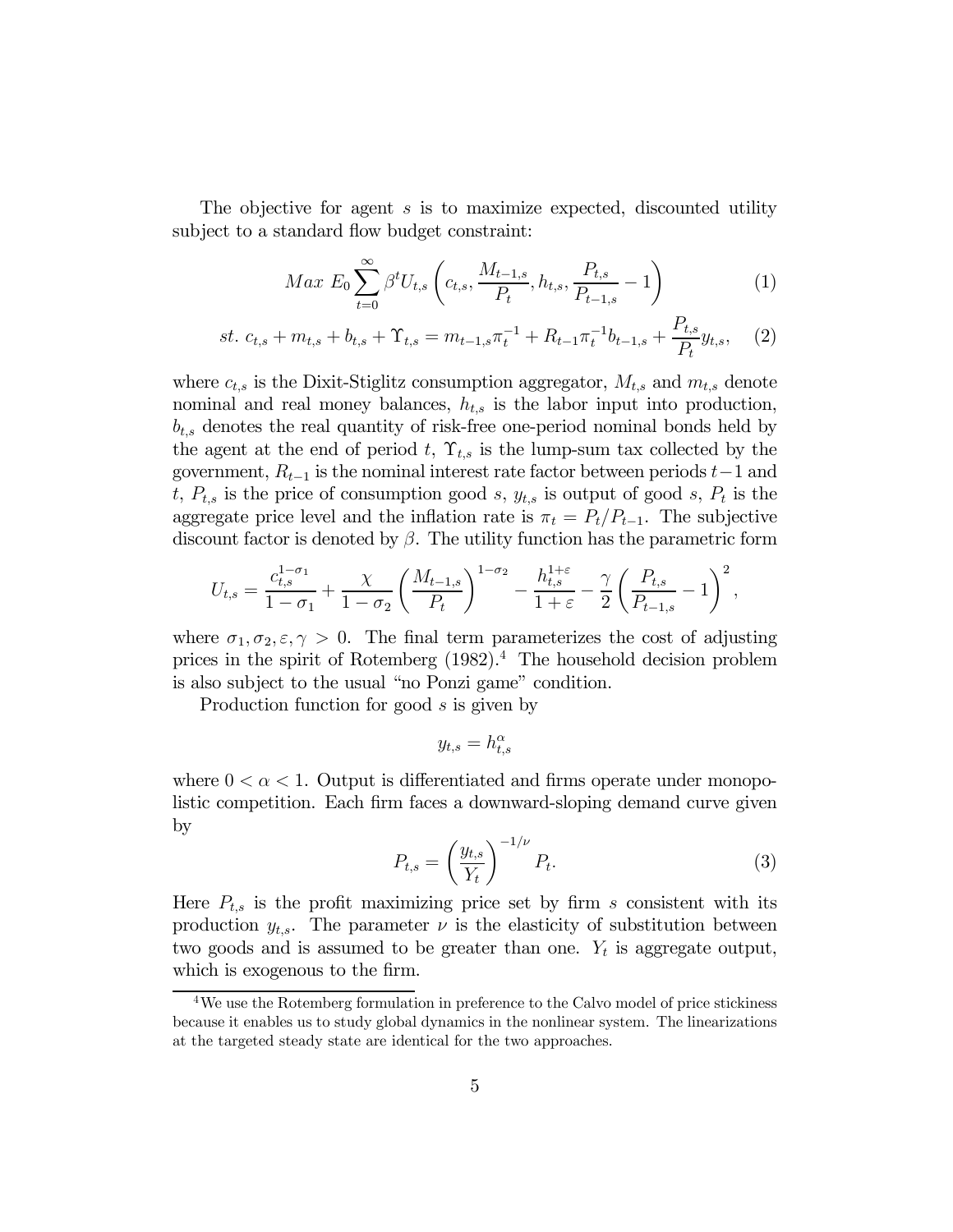The government's flow budget constraint is

$$
b_t + m_t + \Upsilon_t = g_t + m_{t-1} \pi_t^{-1} + R_{t-1} \pi_t^{-1} b_{t-1}, \tag{4}
$$

where  $g_t$  denotes government consumption of the aggregate good,  $b_t$  is the real quantity of government debt, and  $\Upsilon_t$  is the real lump-sum tax collected. We assume that fiscal policy follows a linear tax rule for lump-sum taxes as in Leeper (1991)

$$
\Upsilon_t = \kappa_0 + \kappa b_{t-1} + \eta_t,\tag{5}
$$

where  $\eta_t$  is a white noise shock and where  $\beta^{-1} - 1 < \kappa < 1$ . The restriction on  $\kappa$  means that fiscal policy is "passive" in the terminology of Leeper (1991), and implies that an increase in real government debt leads to an increase in taxes sufficient to cover the increased interest and at least some fraction of the increased principal. In a companion paper we plan to investigate the implications of "active" fiscal policy in which  $0 \le \kappa < \beta^{-1} - 1$ .

We assume that  $g_t$  is stochastic

$$
g_t = \bar{g} + u_t,\tag{6}
$$

where  $u_t$  is an observable stationary  $AR(1)$  mean zero shock. From market clearing we have

$$
c_t + g_t = y_t \tag{7}
$$

,

Monetary policy is assumed to follow a global interest rate rule

$$
R_t - 1 = \theta_t f\left(\pi_{t+1}^e\right). \tag{8}
$$

The function  $f(\pi)$  is taken to be positive and non-decreasing, while  $\theta_t$  is an exogenous, observable stationary  $AR(1)$  positive random shock with mean 1 representing random shifts in the behavior of the monetary policy-maker. The rule (8) is a nonlinear forward-looking Taylor rule, in which dependence on output expectations is suppressed for simplicity.<sup>5</sup> We assume the existence of  $\pi^*, R^*$  such that  $R^* = \beta^{-1}\pi^*$  and  $f(\pi^*) = R^* - 1$ .  $\pi^*$  can be viewed as the inflation target of the Central Bank, and we will assume that  $\pi^* \geq 1$ . In the numerical analysis we will use the functional form

$$
f(\pi) = (R^* - 1) \left(\frac{\pi}{\pi^*}\right)^{AR^*/(R^*-1)}
$$

<sup>&</sup>lt;sup>5</sup>The main results below would also hold in the case of a contemporaneous-data Taylor rule, which is used in Evans, Guse, and Honkapohja (2008).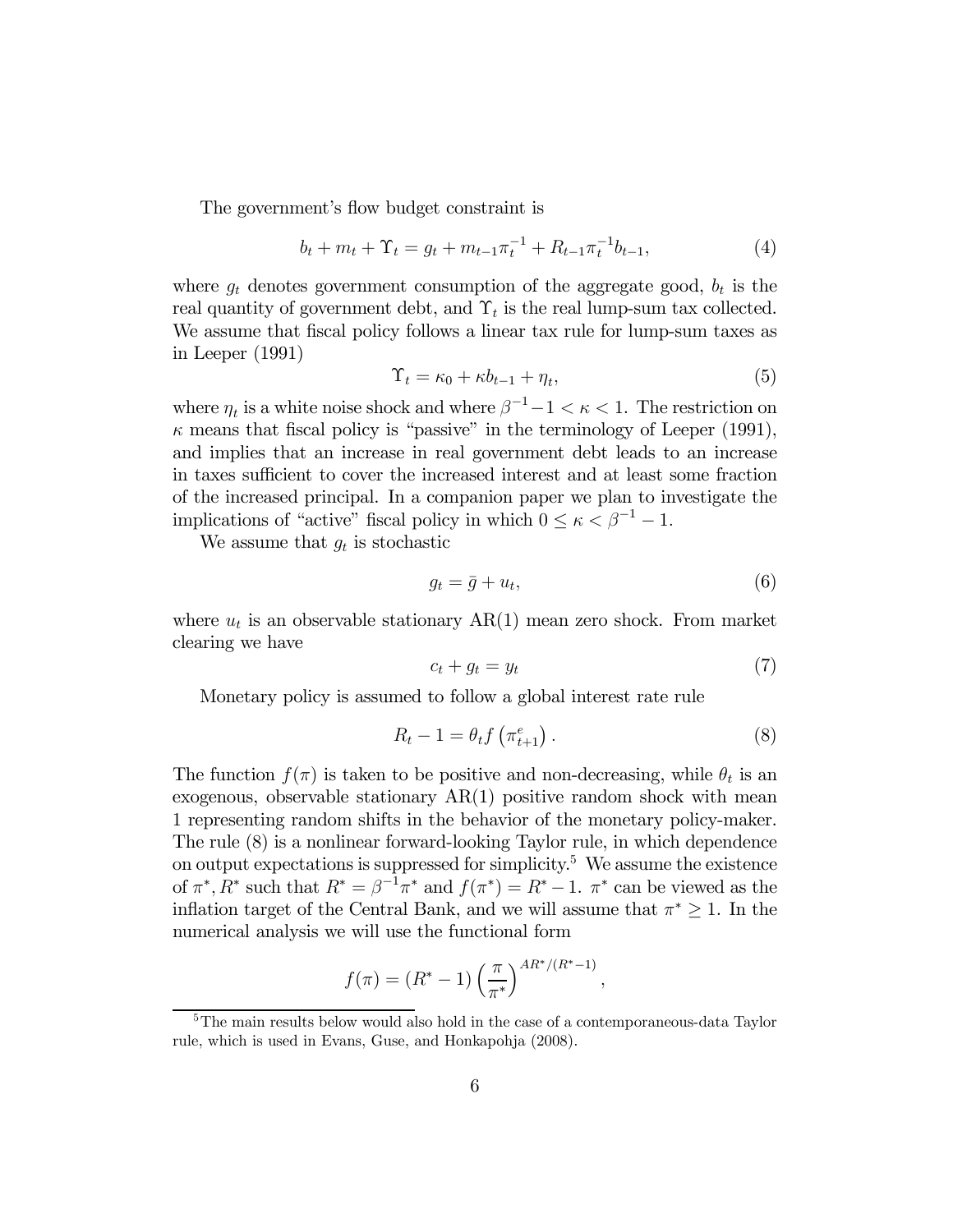which implies the existence of a nonstochastic steady state at  $\pi^*$ . Note that  $f'(\pi^*) = AR^*$ , which we assume is bigger than  $\beta^{-1}$ . Equations (4), (5) and (8) constitute "normal policy".

### 2.1 Optimal decisions for private sector

As in Evans, Guse, and Honkapohja (2008), the first-order conditions for an optimum yield

$$
0 = -h_{t,s}^{\varepsilon} + \frac{\alpha \gamma}{\nu} (\pi_{t,s} - 1) \pi_{t,s} \frac{1}{h_{t,s}} \tag{9}
$$
  
 
$$
+ \alpha \left( 1 - \frac{1}{\nu} \right) Y_t^{1/\nu} \frac{y_{t,s}^{(1-1/\nu)}}{h_{t,s}} c_{t,s}^{-\sigma_1} - \frac{\alpha \gamma \beta}{\nu} \frac{1}{h_{t,s}} E_{t,s} (\pi_{t+1,s} - 1) \pi_{t+1,s}.
$$
  
\n
$$
c_{t,s}^{-\sigma_1} = \beta R_t E_{t,s} \left( \pi_{t+1}^{-1} c_{t+1,s}^{-\sigma_1} \right)
$$

and

$$
m_{t,s} = (\chi \beta)^{1/\sigma_2} \left( \frac{\left(1 - R_t^{-1}\right) c_{t,s}^{-\sigma_1}}{E_{t,s} \pi_{t+1}^{\sigma_2 - 1}} \right)^{-1/\sigma_2},
$$

where  $\pi_{t+1,s} = P_{t+1,s}/P_{t,s}$ . We now make use of the representative agent assumption. In the representative-agent economy all agents s have the same utility functions, initial money and debt holdings and prices. We assume also that they make the same forecasts  $E_{t,s}c_{t+1,s} E_{t,s}\pi_{t+1,s}$ ,  $E_{t,s}\pi_{t+1}$ , as well as forecasts of other variables that will become relevant below. Under these assumptions all agents make the same decisions at each point in time, so that  $h_{t,s} = h_t$ ,  $y_{t,s} = y_t$ ,  $c_{t,s} = c_t$  and  $\pi_{t,s} = \pi_t$ , and all agents make the same forecasts. Imposing also the equilibrium condition  $Y_t = y_t = h_t^{\alpha}$ , one obtains the equations

$$
\frac{\alpha \gamma}{\nu} (\pi_t - 1) \pi_t = h_t \left( h_t^{\varepsilon} - \alpha \left( 1 - \frac{1}{\nu} \right) h_t^{\alpha - 1} c_t^{-\sigma_1} \right) + \beta \frac{\alpha \gamma}{\nu} E_t \left[ (\pi_{t+1} - 1) \pi_{t+1} \right],
$$
  

$$
c_t^{-\sigma_1} = \beta R_t E_t \left( \pi_{t+1}^{-1} c_{t+1}^{-\sigma_1} \right),
$$
  

$$
m_t = (\chi \beta)^{1/\sigma_2} \left( \frac{\left( 1 - R_t^{-1} \right) c_t^{-\sigma_1}}{E_t \pi_{t+1}^{\sigma_2 - 1}} \right)^{-1/\sigma_2},
$$

For convenience, we make the assumptions  $\sigma_1 = \sigma_2 = 1$ , i.e. utility of consumption and of money is logarithmic. It is also assumed that agents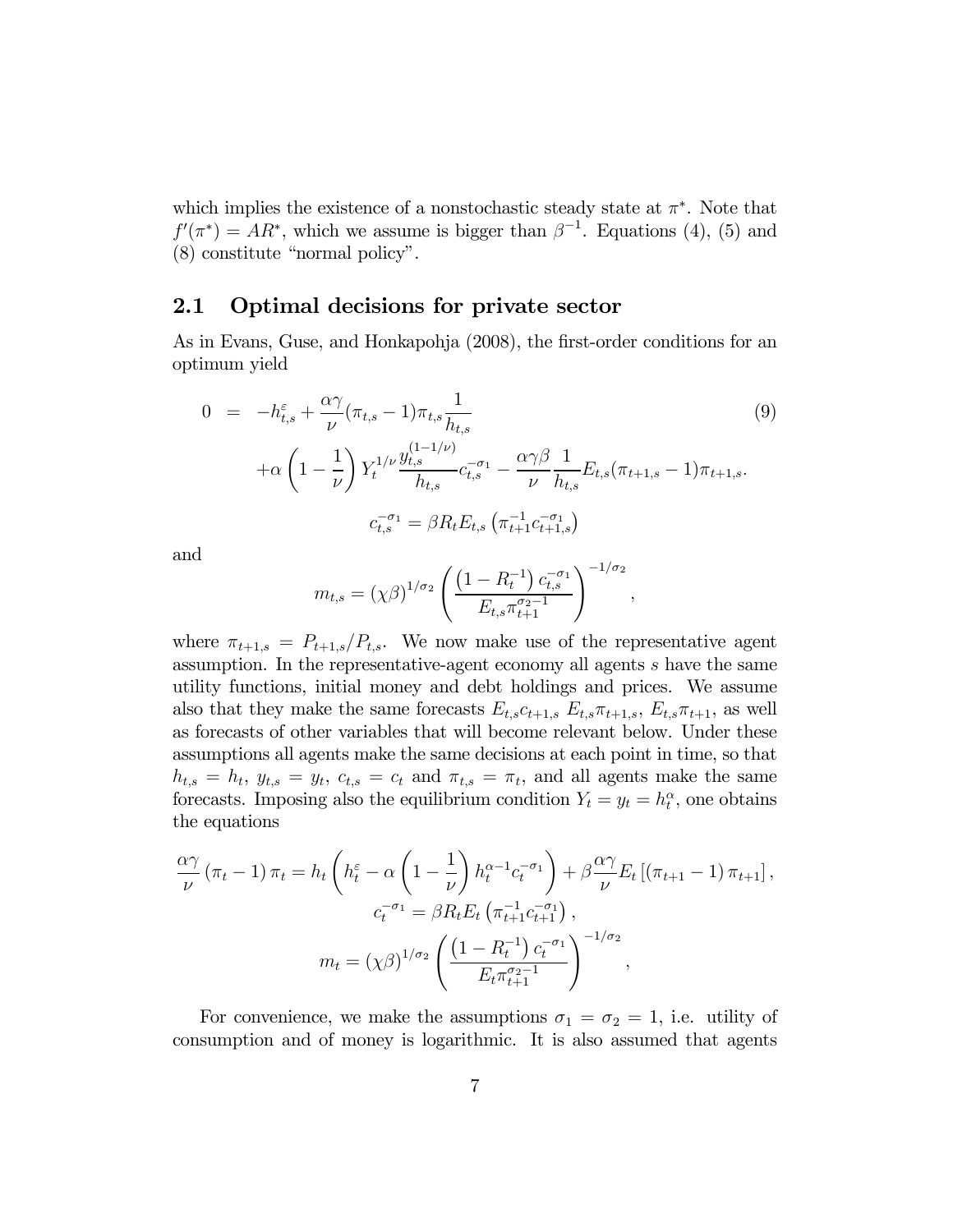have point expectations, so that their decisions depend only on the mean of their subjective forecasts. This is a satisfactory assumption provided the shocks are sufficiently small. This allows us to write the system as

$$
m_t = \chi \beta (1 - R_t^{-1})^{-1} c_t, \tag{10}
$$

$$
c_t^{-1} = \beta r_{t+1}^e (c_{t+1}^e)^{-1}, \text{ where } r_{t+1}^e = R_t / \pi_{t+1}^e, \text{ and } \tag{11}
$$

$$
\frac{\alpha \gamma}{\nu} \left(\pi_t - 1\right) \pi_t = h_t \left(h_t^{\varepsilon} - \alpha \left(1 - \frac{1}{\nu}\right) h_t^{\alpha - 1} c_t^{-1}\right) + \beta \frac{\alpha \gamma}{\nu} \left[\left(\pi_{t+1}^e - 1\right) \pi_{t+1}^e\right].
$$
\n(12)

Equation (12) is the nonlinear New Keynesian Phillips curve, which describes the optimal price-setting by firms. The term  $(\pi_t - 1) \pi_t$  arises from the quadratic form of the adjustment costs, and this expression is increasing in  $\pi_t$  over the allowable range  $\pi_t \geq 1/2$ . To interpret this equation, note that the bracketed expression in the first term on the right-hand side is the difference between the marginal disutility of labor and the product of the marginal revenue from an extra unit of labor with the marginal utility of consumption. The terms involving current and future inflation arise from the price-adjustment costs resulting from marginal variations in labor supply. Equation (11) is the standard Euler equation giving the intertemporal first-order condition for the consumption path. Equation (10) is the money demand function resulting from the presence of real balances in the utility function. Note that for our parameterization, the demand for real balances becomes infinite as  $R_t \to 1$ .

We now proceed to rewrite the decision rules for  $c_t$  and  $\pi_t$  so that they depend on forecasts of key variables over the infinite horizon.

#### 2.2 The infinite-horizon Phillips curve

We start with an infinite-horizon version of the Phillips curve (12). Let

$$
Q_t = (\pi_t - 1) \pi_t. \tag{13}
$$

The appropriate root for given  $Q$  is  $\pi \geq \frac{1}{2}$  and so we need to impose  $Q \geq$  $-\frac{1}{4}$  to have a meaningful model. Making use of the aggregate relationships  $h_t = y_t^{1/\alpha}$  and  $c_t = y_t - g_t$  we can rewrite (12) as

$$
Q_t = \frac{\nu}{\alpha \gamma} y_t^{(1+\varepsilon)/\alpha} - \frac{\nu-1}{\gamma} y_t^{\alpha} (y_t - g_t)^{-1} + \beta Q_{t+1}^e.
$$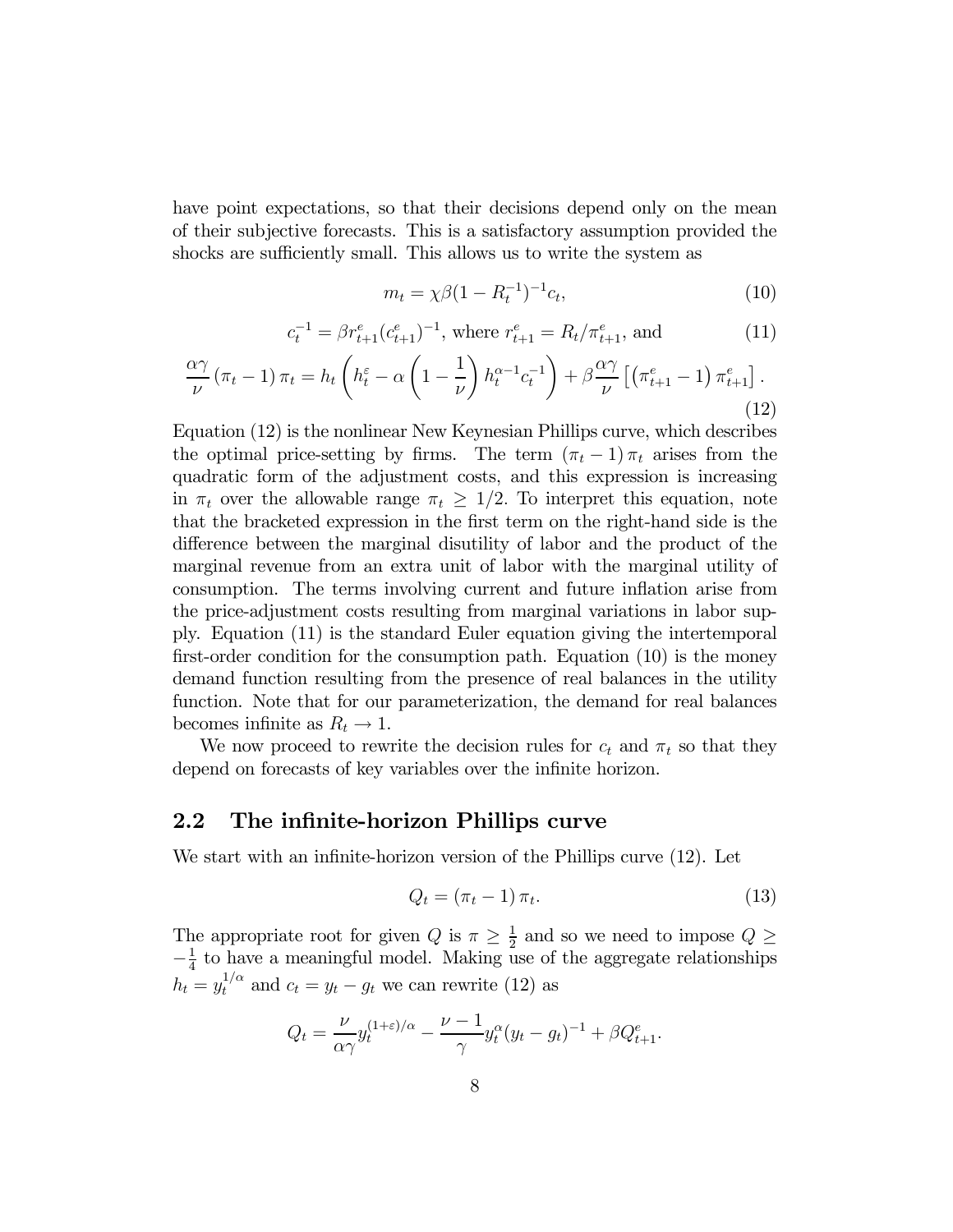Solving this forward we obtain

$$
Q_t = \frac{\nu}{\gamma} \sum_{j=0}^{\infty} \alpha^{-1} \beta^j \left( y_{t+j}^e \right)^{(1+\varepsilon)/\alpha} - \frac{\nu-1}{\gamma} \sum_{j=0}^{\infty} \beta^j \left( \frac{y_{t+j}^e}{x_{t+j}^e} \right). \tag{14}
$$

Here  $x_{t+j}^e$  denotes expected net output, which equals expectations of  $y_{t+j}$  –  $g_{t+i}$ . The expectations are formed at time t and variables at time t are assumed to be in the information set of the agents. We will treat (14), together with (13), as the temporary equilibrium equations that determine  $\pi_t$ , given expectations  $\{y_{t+j}^e, x_{t+j}^e\}_{j=1}^{\infty}$ .

In the Phillip's curve relationship (14) one might wonder why inflation does not also depend directly on the expected future aggregate inflation rate.<sup>6</sup> Equation  $(9)$  is obtained from the first-order conditions using  $(3)$  to eliminate relative prices. Because of the representative agent assumption, each firm's output equals average output in every period. Since firms can be assumed to have learned this is the case, we obtain (14). An alternative procedure would be to start from (9), iterate it forward and use the demand function to write the third term on the right-hand side of (9) in terms of the relative price. This would lead to a modification of (14) in which future relative prices also appear, but using the representative agent assumption, the relative price term would drop out.

#### 2.3 The consumption function

To derive the consumption function from (11) we use the flow budget constraint and the NPG (no Ponzi game) to obtain an intertemporal budget constraint. Write

$$
b_t = r_t b_{t-1} + \Phi_t,
$$

where  $r_t = R_{t-1}/\pi_t$  and

$$
\Phi_t = y_t + m_{t-1} \pi_t^{-1} - c_t - m_t - \Upsilon_t.
$$
\n(15)

Note that we assume  $(P_{jt}/P_t)y_{jt} = y_t$ , i.e. the representative agent assumption is being invoked. Iterating (15) forward and imposing

$$
\lim_{j \to \infty} (D_{t,t+j}^e)^{-1} b_{t+j} = 0,\tag{16}
$$

<sup>6</sup>There is an indirect effect of expected inflation on current inflation via current output.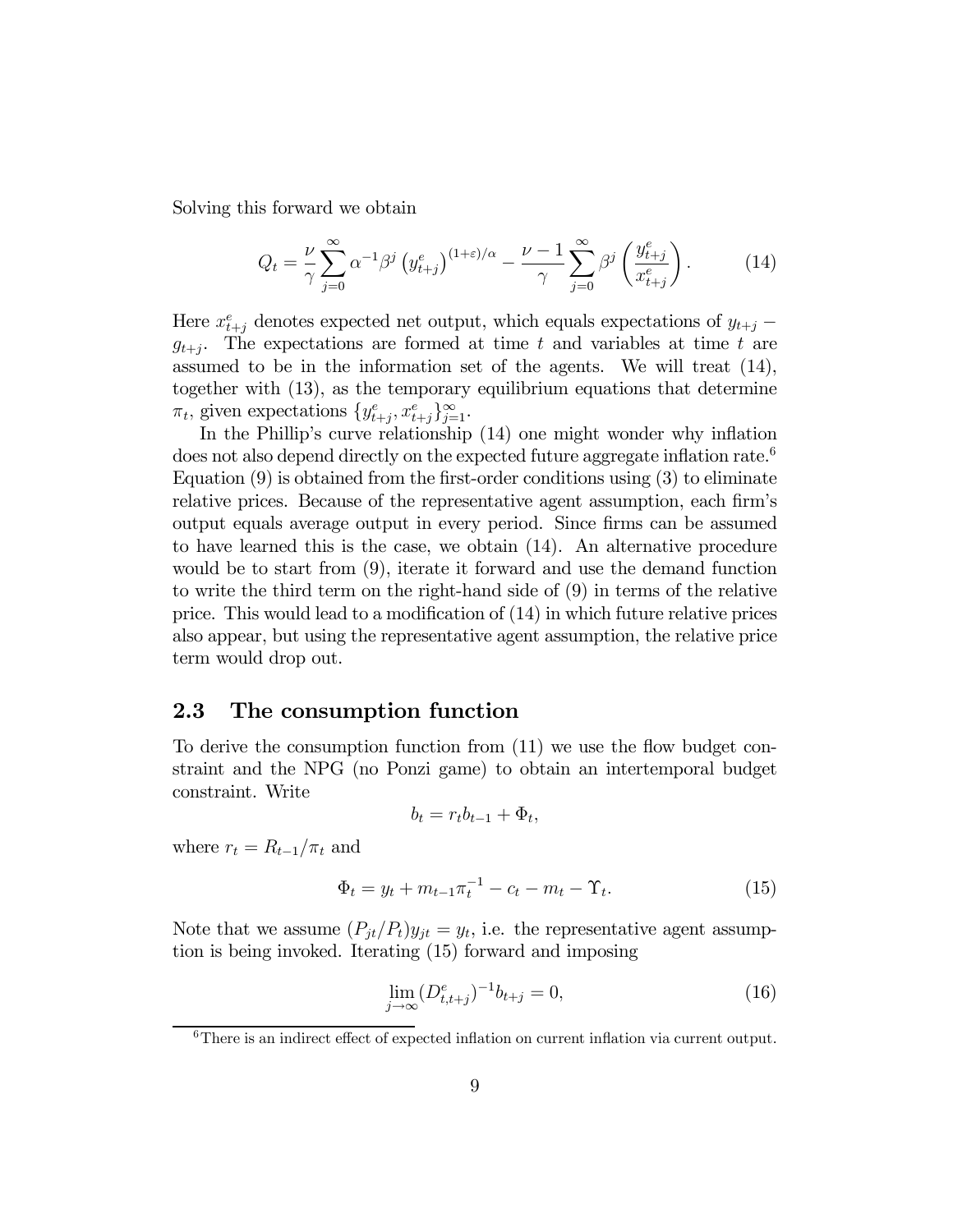we obtain the life-time budget constraint of the household

$$
0 = r_t b_{t-1} + \Phi_t + \sum_{j=1}^{\infty} (D_{t,t+j}^e)^{-1} \Phi_{t+j}^e, \tag{17}
$$

where

$$
D_{t,t+j}^e = \prod_{i=1}^j r_{t+i}^e,
$$

with  $r_{t+j}^e = R_{t+j-1}/\pi_{t+j}^e$  and

$$
\Phi_{t+j}^e = y_{t+j}^e + m_{t+j-1}^e (\pi_{t+j}^e)^{-1} - c_{t+j}^e - m_{t+j}^e - \Upsilon_{t+j}^e.
$$
 (18)

Here all expectations are formed in period  $t$ , which is indicated in the notation for  $D_{t,t+j}^e$  but is omitted from the other expectational variables.

The consumption Euler equation (11) implies that

$$
c_{t+j}^e = c_t \beta^j D_{t,t+j}^e.
$$

Substituting this expression for  $c_{t+j}^e$  in (18) it follows that

$$
0 = r_t b_{t-1} - \sum_{j=0}^{\infty} c_t \beta^j + \phi_t + \sum_{j=1}^{\infty} (D_{t,t+j}^e)^{-1} \phi_{t+j}^e,
$$
 (19)

where

$$
\begin{array}{rcl}\n\phi_t & = & y_t + m_{t-1} \pi_t^{-1} - m_t - \Upsilon_t, \\
\phi_{t+j}^e & = & y_{t+j}^e + m_{t+j-1}^e (\pi_{t+j}^e)^{-1} - m_{t+j}^e - \Upsilon_{t+j}^e.\n\end{array}
$$

A crucial issue is how households form expectations of future taxes. In this paper we make the strong Ricardian equivalence assumption that households understand that the government's intertemporal budget constraint will be satisfied.<sup>7</sup> First, write down the latter constraint. From  $(4)$  one has

$$
b_t + m_t + \Upsilon_t = g_t + m_{t-1}\pi_t^{-1} + r_t b_{t-1} \text{ or}
$$
  
\n
$$
b_t = \Delta_t + r_t b_{t-1} \text{ where}
$$
  
\n
$$
\Delta_t = g_t - \Upsilon_t - m_t + m_{t-1}\pi_t^{-1}.
$$

<sup>7</sup>Relaxing this assumption would be of interest. This would require agents to forecast future taxes and the evolution of public debt. For a simple example of this approach see Evans, Honkapohja, and Mitra (2009).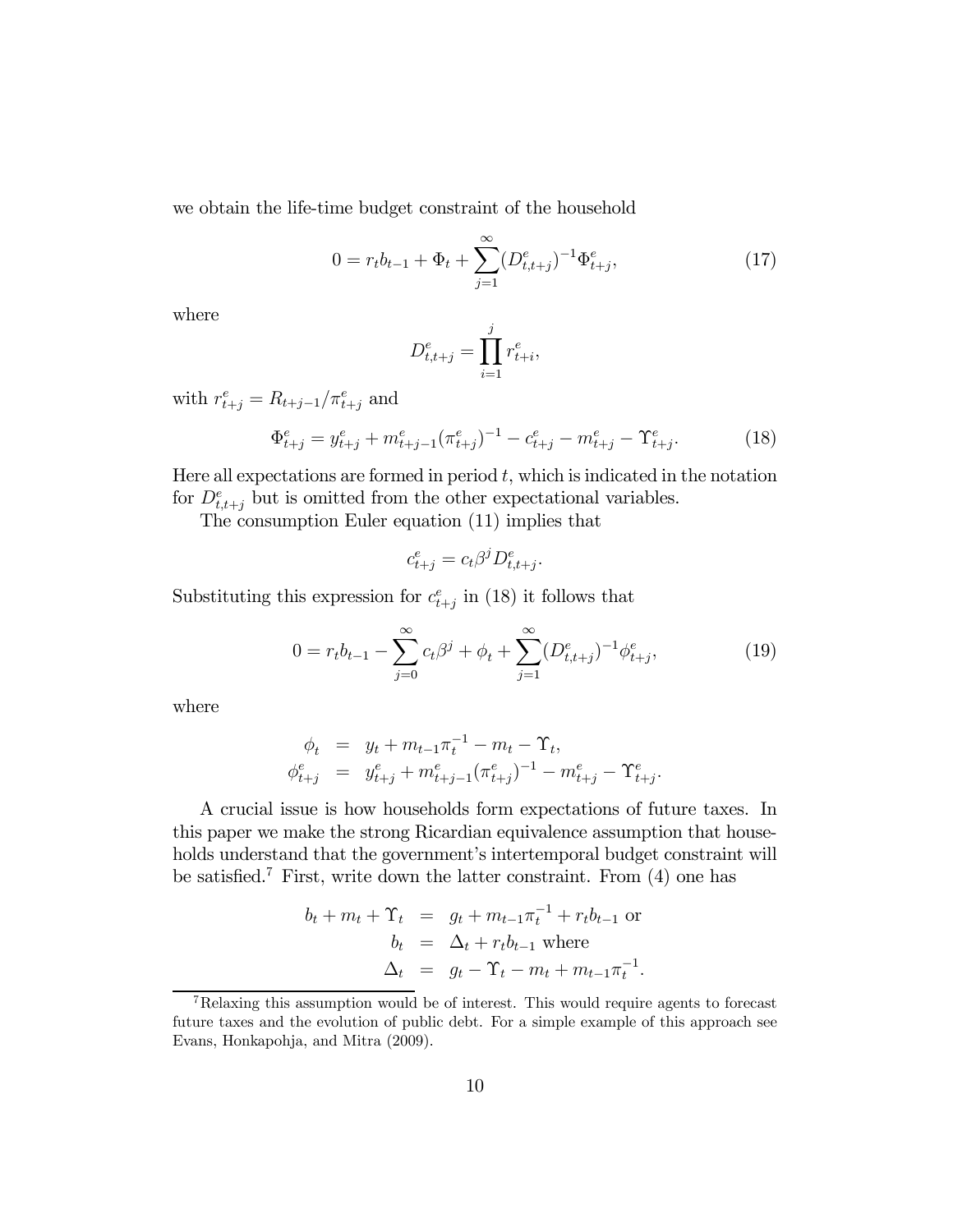By forward substitution, and assuming  $\lim_{T\to\infty} D_{t,t+T} b_{t+T} = 0$ ,

$$
0 = r_t b_{t-1} + \Delta_t + \sum_{j=1}^{\infty} D_{t,t+j}^{-1} \Delta_{t+j}.
$$
 (20)

Note that  $\Delta_{t+j}$  is the primary government deficit in  $t+j$ , measured as government purchases less lump-sum taxes and less seigniorage. Under the Ricardian Equivalence assumption, we assume that agents at each time  $t$  expect this constraint to be satisfied, i.e.

$$
0 = r_t b_{t-1} + \Delta_t + \sum_{j=1}^{\infty} (D_{t,t+j}^e)^{-1} \Delta_{t+j}^e, \text{ where}
$$
  

$$
\Delta_{t+j}^e = g_{t+j}^e - \Upsilon_{t+j}^e - m_{t+j}^e + m_{t+j-1}^e (\pi_{t+j}^e)^{-1} \text{ for } j = 1, 2, 3, ....
$$

Substituting out  $r_t b_{t-1}$  from (19) and rearranging we get

$$
(1 - \beta)^{-1} c_t = (\phi_t - \Delta_t) + \sum_{j=1}^{\infty} (D_{t,t+j}^e)^{-1} (\phi_{t+j}^e - \Delta_{t+j}^e),
$$

or

$$
c_t = (1 - \beta) \left( y_t - g_t + \sum_{j=1}^{\infty} (D_{t,t+j}^e)^{-1} x_{t+j}^e \right). \tag{21}
$$

Equation (21) is viewed as the temporary equilibrium equation that, under Ricardian Equivalence, determines consumption, given expectations. In the inflation equation (14) it is assumed that households form  $\{x_{t+j}^e\}_{j=1}^\infty$  and  ${y_{t+j}^e}_{j=1}^{\infty}$  using an adaptive learning rule that treats these aggregates as an exogenously given process. For the consumption function (21) one needs also to specify how private agents form the discount factors  $D_{t,t+j}^e = \prod_{i=1}^j r_{t+i}^e$ . Various assumptions are natural, but we will focus on the assumption that  $r_{t+i}^e$  is obtained from separate forecasts of inflation and interest rates, making use of the monetary policy rule to forecast the latter. Thus, monetary policy is both transparent and credible in that agents incorporate the interest rate rule in their expectations formation for all future periods.<sup>8</sup> In this case,

<sup>&</sup>lt;sup>8</sup>Alternatively, if the policy rule is not known to the agents, one could assume that agents forecast future real interest rates directly using an adaptive learning rule. The local stability results given below would continue to hold.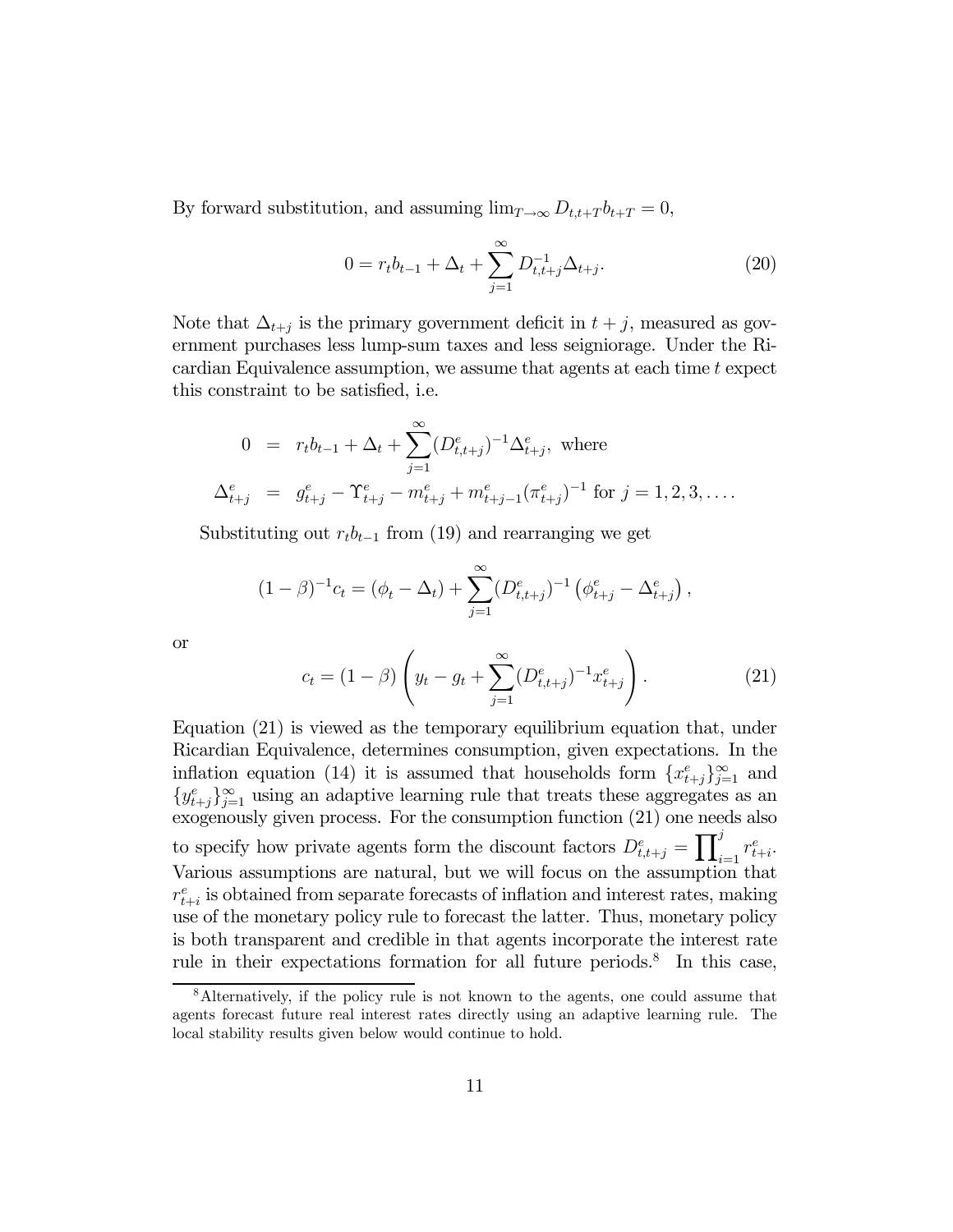combining  $r_{t+j}^e(t) = R_{t+j-1}^e / \pi_{t+j}^e$  and  $R_t = 1 + f\left(\pi_{t+1}^e\right)$  one obtains

$$
D_{t,t+j}^e = \prod_{i=1}^j (1 + f(\pi_{t+j}^e))/\pi_{t+j}^e.
$$
 (22)

We remark that our consumption function  $(21)$  exhibits Ricardian Equivalence in the following sense:

Proposition 1 Household consumption depends on the sequence of expected government spending but not in any way on how it is financed.

This temporary equilibrium result for arbitrary subjective expectations generalizes the results of Wallace (1981) and Eggertsson and Woodford (2003), which presume that the RE hypothesis holds. The assumption of Ricardian consumers has, in particular, the implication that an open-market operation altering the initial composition of wealth between money and bonds has no effect on consumption, given subsequent interest rate policy and the sequence of government spending. In addition, the standard result about the neutrality of changes in lump-sum taxes holds in our setting.

### 3 Learning and Stability of Steady States

Consider first the steady states of the model. These are found by setting the random shocks to zero and setting  $\pi_{t+j}^e = \pi_t = \pi$ ,  $y_{t+j}^e = y_t = y$ , and  $x_{t+j}^e = y_{t+j}^e - \bar{g} = y - \bar{g}$ . For any steady state  $\pi$ , equation (11) implies that the nominal interest rate factor satisfies the Fisher equation

$$
R = \beta^{-1}\pi.
$$
\n<sup>(23)</sup>

As emphasized by Benhabib, Schmitt-Grohe, and Uribe  $(2001)$ , because  $f(.)$ is nonnegative, continuous (and differentiable) and has a steady state  $\pi^*$  with  $f'(\pi^*) > \beta^{-1}$ , there must be a second steady state  $\pi_L < \pi^*$  with  $f'(\pi_L) <$  $\beta^{-1}$ . For our parametrization of  $f(\cdot)$ , there are no steady states other than the intended steady state  $\pi^*$  and the unintended low-inflation steady state  $\pi_L$ . Figure 1 illustrates the two steady states resulting from the global Taylor rule subject to the zero lower bound on net interest rates.9

<sup>&</sup>lt;sup>9</sup>We remark that it follows from Benhabib, Schmitt-Grohe, and Uribe (2001) and Evans, Guse, and Honkapohja (2008) that  $\pi^*$  is locally determinate and  $\pi_L$  is locally indeterminate under RE.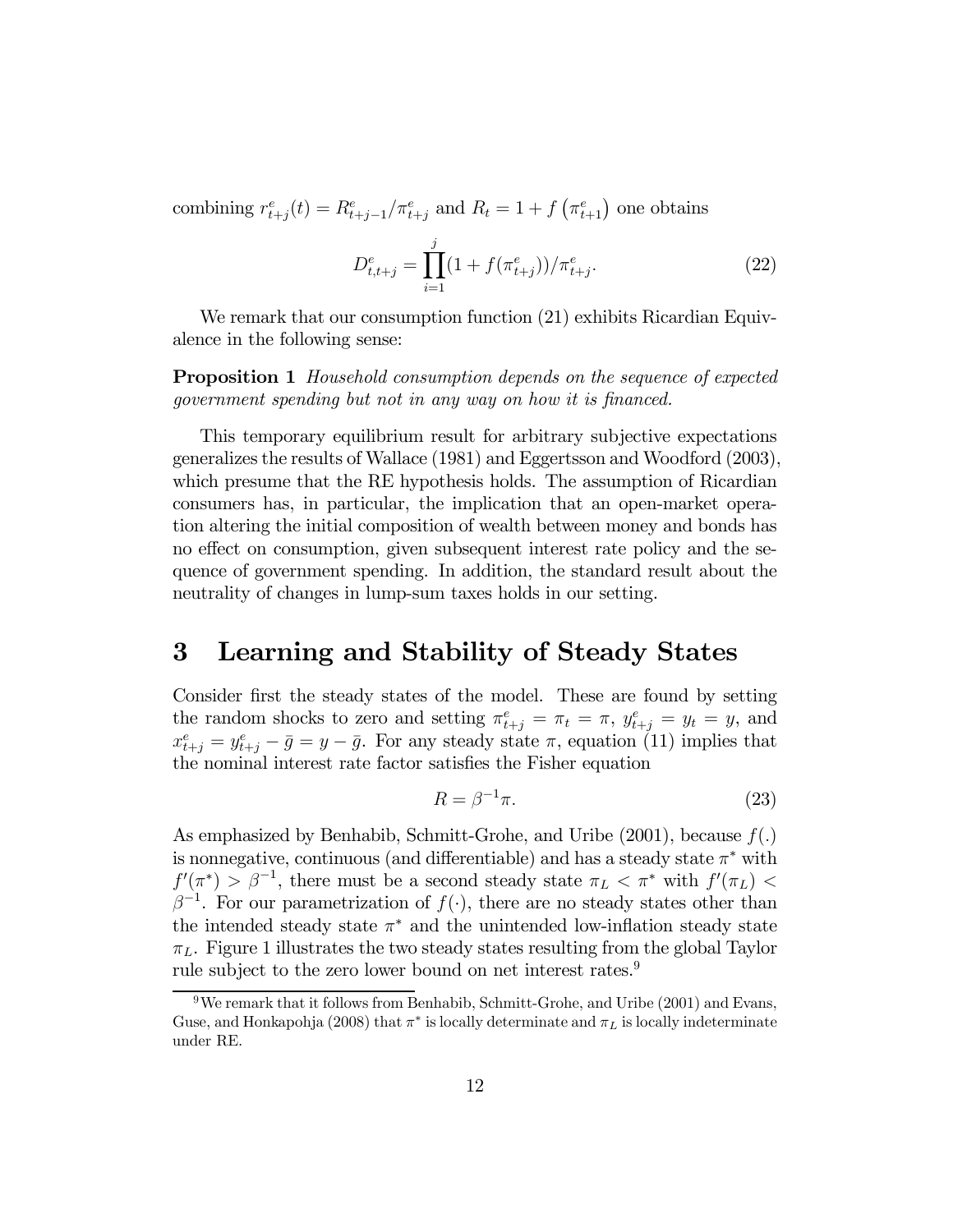

Figure 1: Multiple steady states under normal policy.

The other steady-state equations are given by

$$
c = h^{\alpha} - \bar{g},\tag{24}
$$

$$
-h^{1+\varepsilon} + \frac{\alpha \gamma}{\nu} (1-\beta) (\pi - 1) \pi + \alpha \left(1 - \frac{1}{\nu}\right) h^{\alpha} c^{-1} = 0 \tag{25}
$$

and a steady-state version of (10). It is shown in the Appendix of Evans, Guse, and Honkapohja (2008) that in most cases there is a corresponding unique interior steady state  $c > 0$  and  $h > 0$ .

The starting point in the learning approach to expectations formation is that economic agents have very limited knowledge about the structure of the economy, so that they do not have RE and instead make inference about the relevant parts of the economy that they need for forecasting. The agents make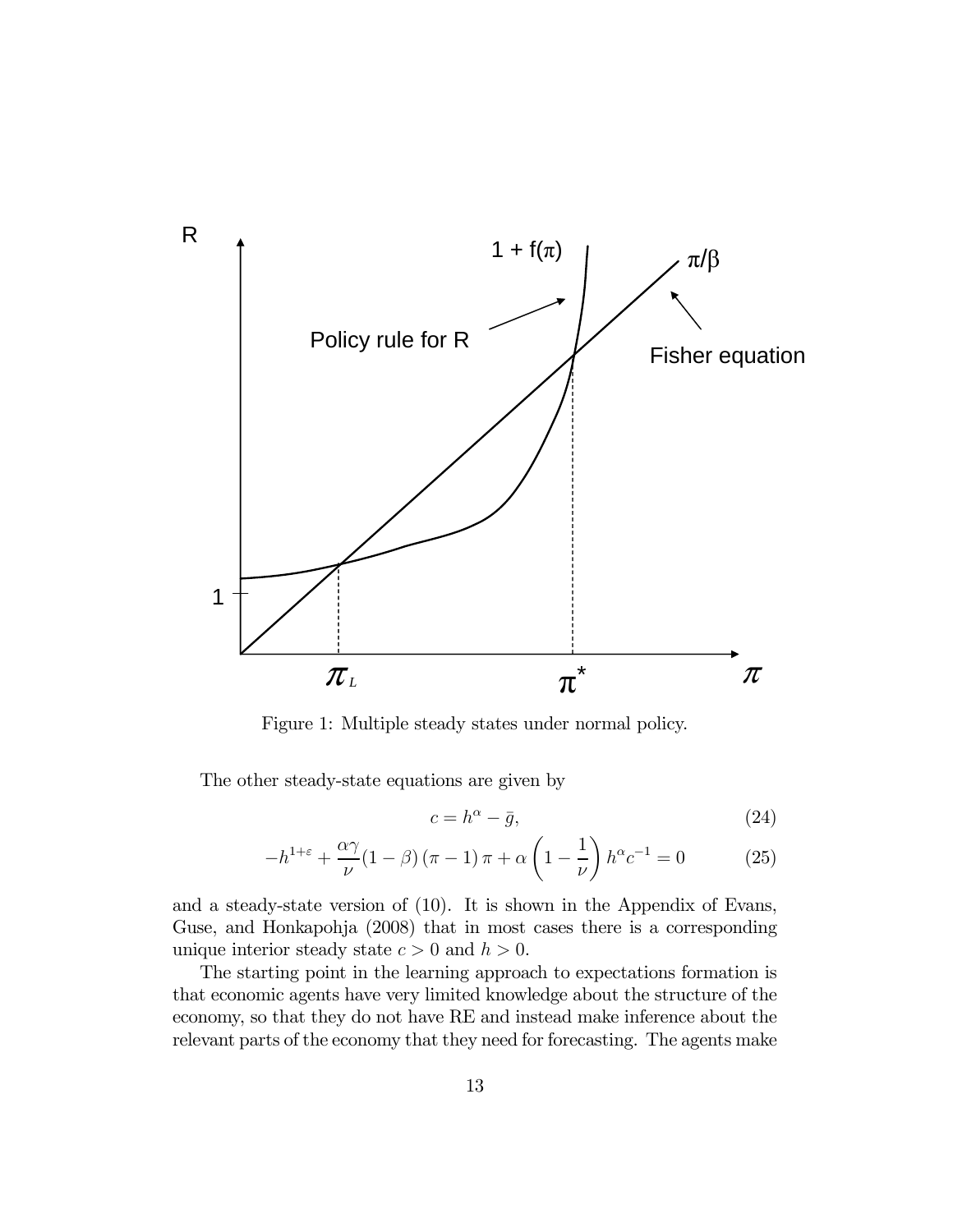forecasts using a reduced-form econometric model of the relevant variables and using parameters that are estimated using past data. The forecasts are input to agent's decision rules and in each period the economy attains a temporary equilibrium, i.e., an equilibrium for the current period variables given the forecasts of the agents. See e.g. Evans and Honkapohja (2001), Sargent (2008) and Evans and Honkapohja (2009) for general discussions of adaptive learning.

The temporary equilibrium provides a new data point, which in the next period leads to re-estimation of the parameters and updating of the forecasts and, in turn, to a new temporary equilibrium. The sequence of temporary equilibria may generate parameter estimates that converge to a fixed point corresponding to an RE equilibrium for the economy. When the convergence takes place, we say that the RE equilibrium is stable under learning. In the general formulation of the model given above, it was assumed that the economy is subject to stationary autoregressive random shocks. If these exogenous shocks are observable, then agents would naturally include them in their forecasting model, and the coefficients of the model would be estimated and updated by an econometric technique such as recursive least squares. If the exogenous shocks are iid then they provide no information about their future values and thus would be excluded from the forecasting model. In this case agents would simply estimate the intercept for each variable. If these estimates converge over time to fixed values, the limit corresponds to a RE stochastic steady state. In the current model there are two possible RE stochastic steady states. When the random shocks are small these are close to the nonstochastic steady states discussed above.

The simple set-up just described, in which only intercepts are estimated, is referred to as "steady-state learning." More specifically, steady-state learning with point expectations is formalized as

$$
y_{t+j}^e = y_t^e
$$
 and  $\pi_{t+j}^e = \pi_t^e$  for all  $j \ge 1$ .

and

$$
z_t^e = z_{t-1}^e + \omega_t (z_{t-1} - z_{t-1}^e) \tag{26}
$$

for  $z = y, \pi$ . Here  $\omega_t$  is called the "gain sequence," and measures the extent of adjustment of estimates to the most recent forecast error. In stochastic systems one often sets  $\omega_t = t^{-1}$  and this "decreasing gain" learning corresponds to least-squares updating. Also widely used is the case  $\omega_t = \omega$ , for  $0 < \omega \leq 1$ , called "constant gain" learning. In this case it is usually assumed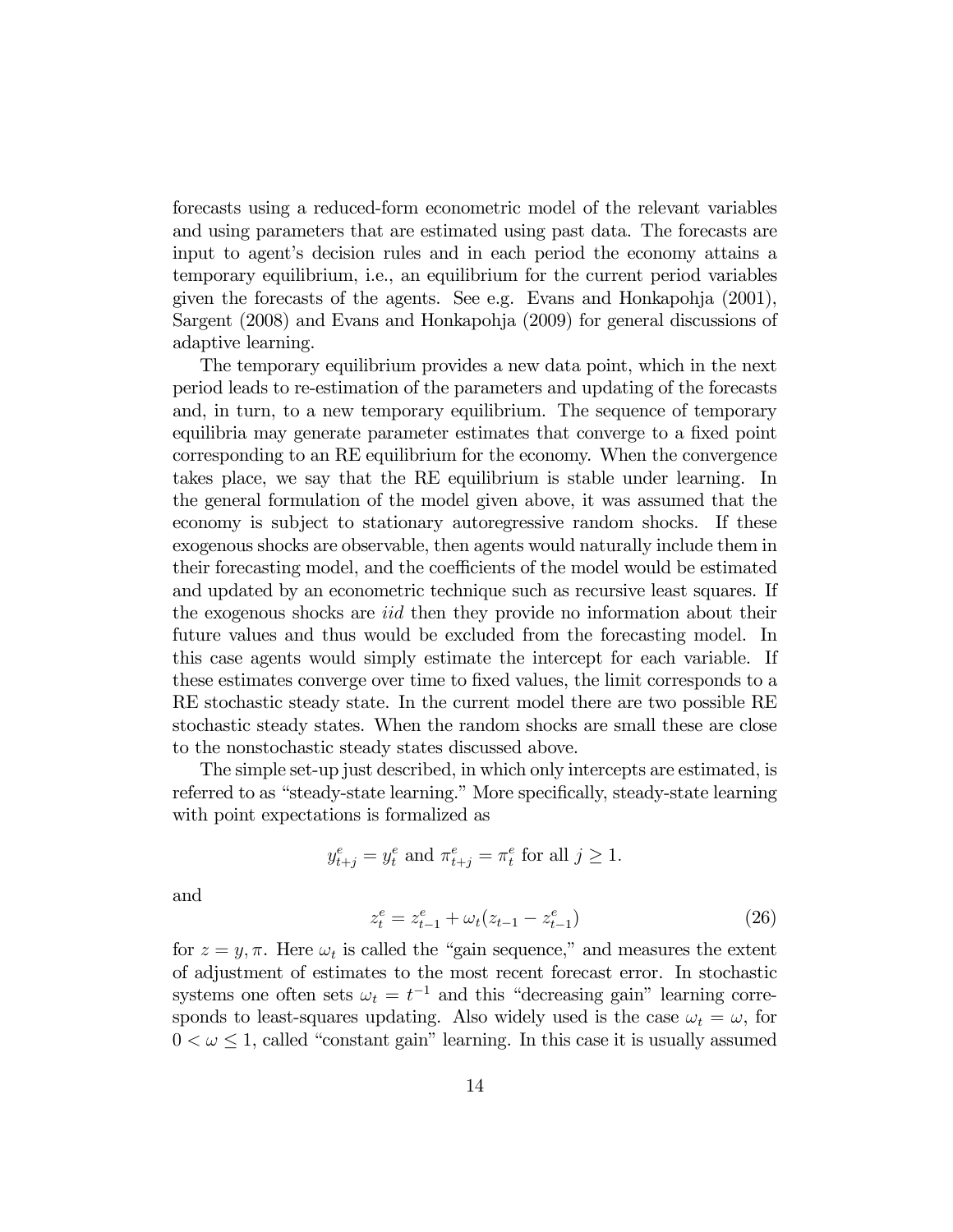that  $\omega$  is small. Stability of the steady states is examined below using the simple learning rules just described. Thus the exogenous random shocks are assumed to be iid. This is merely a simplification since it can be shown that the stability of the steady states is governed by the stability of the estimates of the intercepts. Furthermore, it can also be shown that provided the iid shocks are sufficiently small, the stability properties of steady states are the same as for the corresponding nonstochastic system. Thus, for simplicity, in what follows the exogenous shocks  $\theta_t$ ,  $u_t$ ,  $\eta_t$  are assumed to be constants, equal to their respective mean values, and we study steady state learning within the nonstochastic system.

#### 3.1 Temporary equilibrium

Collecting the preceding, the following equations define the temporary equilibrium under normal policy.

1) Phillips curve

$$
Q_t = \frac{\nu}{\gamma} \sum_{j=0}^{\infty} \alpha^{-1} \beta^j \left( y_{t+j}^e \right)^{(1+\varepsilon)/\alpha} - \frac{\nu-1}{\gamma} \sum_{j=0}^{\infty} \beta^j \left( \frac{y_{t+j}^e}{y_{t+j}^e - \bar{g}} \right),
$$
  
\n
$$
Q_t = (\pi_t - 1)\pi_t.
$$

2) Consumption function

$$
c_t = (1 - \beta) \left( y_t - g_t + \sum_{j=1}^{\infty} (D_{t,t+j}^e)^{-1} (y_{t+j}^e - \bar{g}) \right)
$$
  

$$
D_{t,t+j}^e = \prod_{i=1}^j (1 + f(\pi_{t+i}^e))/\pi_{t+i}^e.
$$

,

3) Money demand

$$
m_t = \chi \beta (1 - R_t^{-1})^{-1} c_t.
$$

4) Government budget constraint

$$
b_t + m_t + \kappa_0 + \kappa b_{t-1} = \bar{g} + m_{t-1} \pi_t^{-1} + R_{t-1} \pi_t^{-1} b_{t-1}.
$$

5) The interest-rate rule

$$
R_t - 1 = f\left(\pi_{t+1}^e\right),\,
$$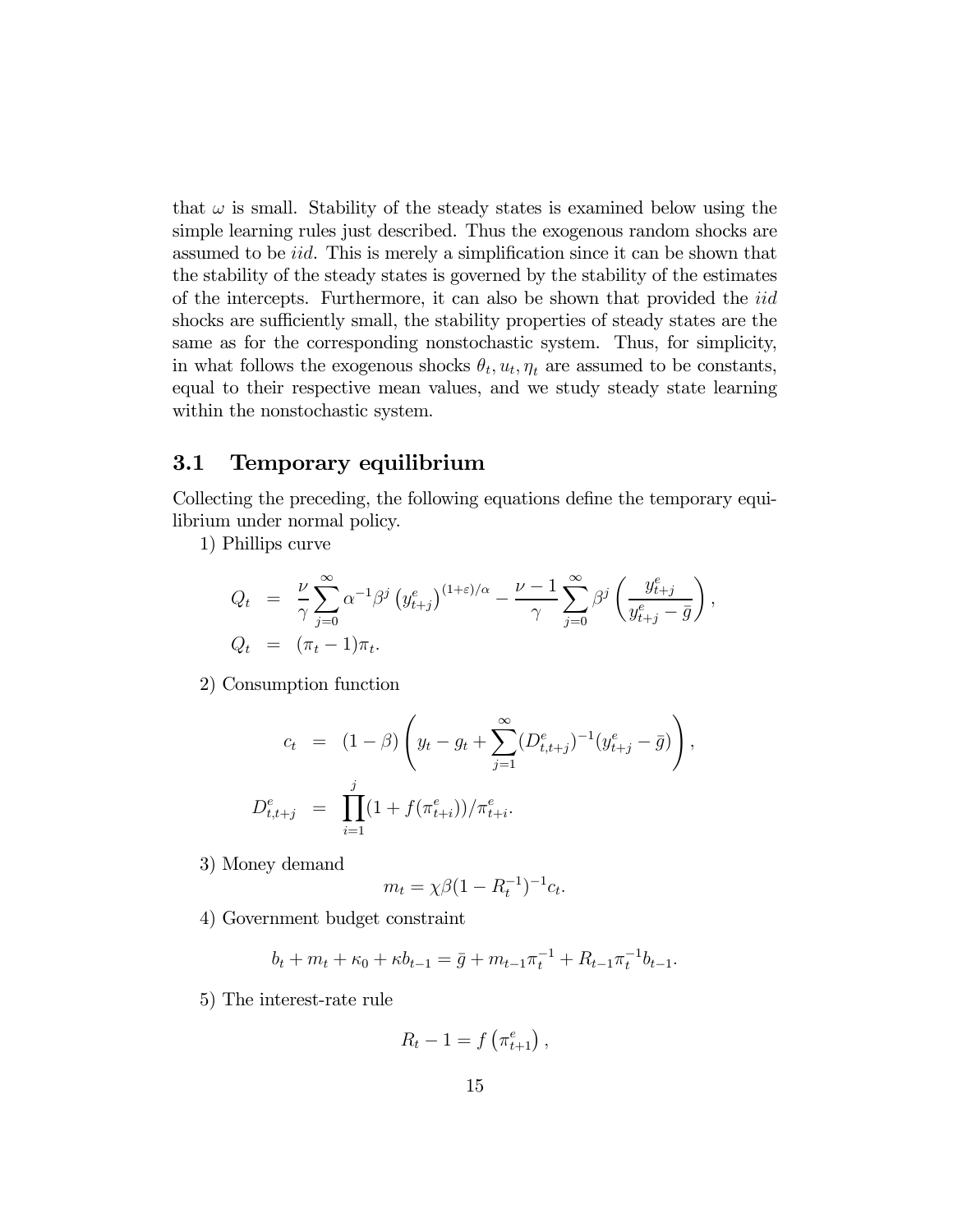where

$$
f(\pi) = (R^* - 1) \left(\frac{\pi}{\pi^*}\right)^{AR^*/(R^*-1)}
$$

.

6) Market clearing

$$
y_t = c_t + \bar{g}.
$$

Given expectations  $\{y_{t+j}^e, \pi_{t+j}^e\}_{j=1}^\infty$ , the above six equations define the temporary equilibrium in  $c_t, \pi_t, y_t, R_t, m_t, b_t$ . The model dynamics are then completed by specifying the evolution of expectations over time in accordance with the learning rules described above. The dynamics under learning can be conveniently described by using the close connection between the possible convergence of least-squares learning to an RE equilibrium and a stability condition, known as E-stability. E-stability of an equilibrium is based on a mapping from the perceived law of motion that private agents are estimating and using to make forecasts to the implied actual law of motion generating the data (i.e. the temporary equilibrium) under these perceptions. E-stability is defined in terms of local stability, at an RE equilibrium, of a differential equation based on this map. For a general discussion of adaptive learning and the E-stability principle see Evans and Honkapohja (2001).

Before turning to the E-stability results, we briefly discuss the issue of the transversality conditions in our temporary equilibrium set-up. Under steadystate learning,  $\pi_{t+j}^e = \pi_t^e$  for all  $j \ge 1$  implies  $D_{t,t+j}^e = ((1 + f(\pi_t^e))/\pi_t^e)^j =$  $(r_t^e)^j$ , where  $r_t^e = (1 + f(\pi_t^e))/\pi_t^e$  is the expected real interest factor, and the consumption function takes the form

$$
c_t = (1 - \beta) \left( y_t - \bar{g} + \frac{1}{r_t^e - 1} (y_t^e - \bar{g}) \right).
$$
 (27)

provided  $r_t^e > 1.10$  The consumption function gives the time t choice of consumption based on information and forecasts at time  $t$ , and can be viewed as the first step of an infinite-horizon dynamic plan. From the consumption Euler equation it follows that the expected path of future consumption (with  $\sigma_1 = 1$ ) is given by

$$
c_{t+j}^{-1} = (r_t^e)^{-j} \beta^{-j} c_t^{-1}
$$
, for  $j = 1, 2, 3, ...$ ,

where here  $c_{t+j}^{-1}$  is the expected marginal utility of money at  $t + j$ . The relevant transversality condition for the household is that

$$
\lim_{j \to \infty} c_{t+j}^{-1} \beta^j b_{t+j} = 0 \tag{28}
$$

<sup>&</sup>lt;sup>10</sup>See the discussion below for our treatment of the case  $r_t^e \leq 1$ .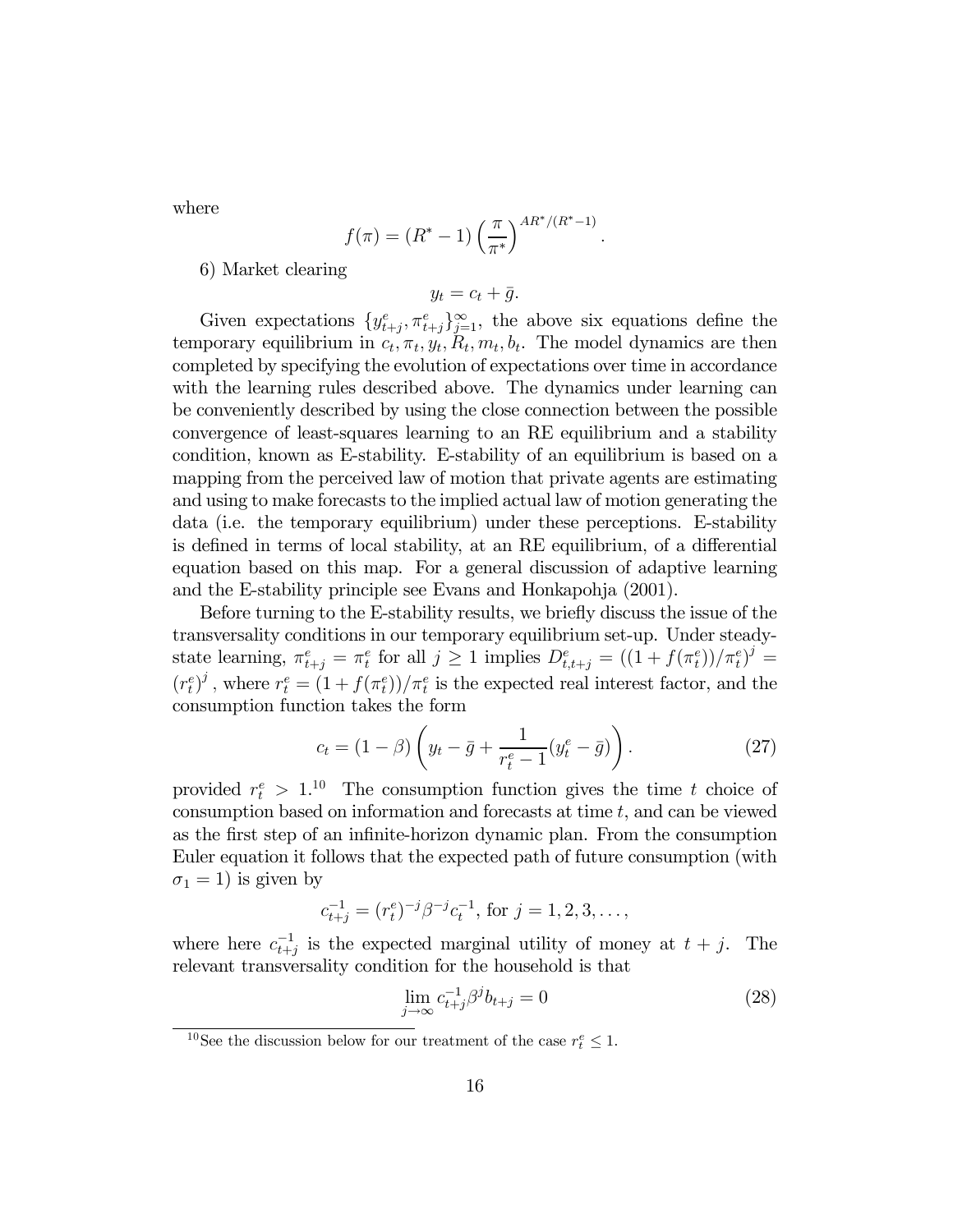holds along the planned path of consumption and bonds. Because the consumption function is derived using the intertemporal budget constraint obtained using the NPG condition, we know that the condition

$$
\lim_{j \to \infty} (D_{t,t+j}^e)^{-1} b_{t+j} = \lim_{j \to \infty} (r_t^e)^{-j} b_{t+j} = 0
$$

is satisfied. Since, using the consumption Euler equation, we have  $c_{t+j}^{-1}\beta^{j}b_{t+j} =$  $(r_t^e)^{-j} c_t^{-1} b_{t+j}$ , it follows that (28) is satisfied along the planned path.<sup>11</sup> Thus, at each point in time, the transversality condition is met for the households' planned path of consumption and wealth.

#### 3.2 E-Stability

The theoretical results for learning below are based on E-stability analysis of the system under the learning rules (26). It can be shown that a steady state is locally stable under learning for decreasing or small constant gains if and only if it is  $E$ -stable.<sup>12</sup> The definition of  $E$ -stability for the case at hand is given below.

We now proceed to the analysis of E-stability of the two possible steady states when the global interest rate rule (8) describes monetary policy. Using (27) and market clearing,

$$
y_t = \bar{g} + (\beta^{-1} - 1)(y_t^e - \bar{g}) \left( \frac{\pi_t^e}{1 + f(\pi_t^e) - \pi_t^e} \right)
$$
  

$$
= G_1(y_t^e, \pi_t^e).
$$
 (29)

Temporary equilibrium is given by equations (29) and

$$
\pi_t = Q^{-1}[K(G_1(y_t^e, \pi_t^e), y_t^e)] \equiv G_2(y_t^e, \pi_t^e),
$$

<sup>&</sup>lt;sup>11</sup>Using the money demand equation it follows that  $\lim_{j\to\infty} m_{t+j}^{-1}\beta^j b_{t+j} = 0$  also holds along the planned path.

 $12$ See Evans and Honkapohja (2001), Evans and Honkapohja (2009) for general discussions of E-stability. Sections 3.3-3.4, 7.2 and chapter 11 of Evans and Honkapohja (2001) discuss the special case of steady-state learning.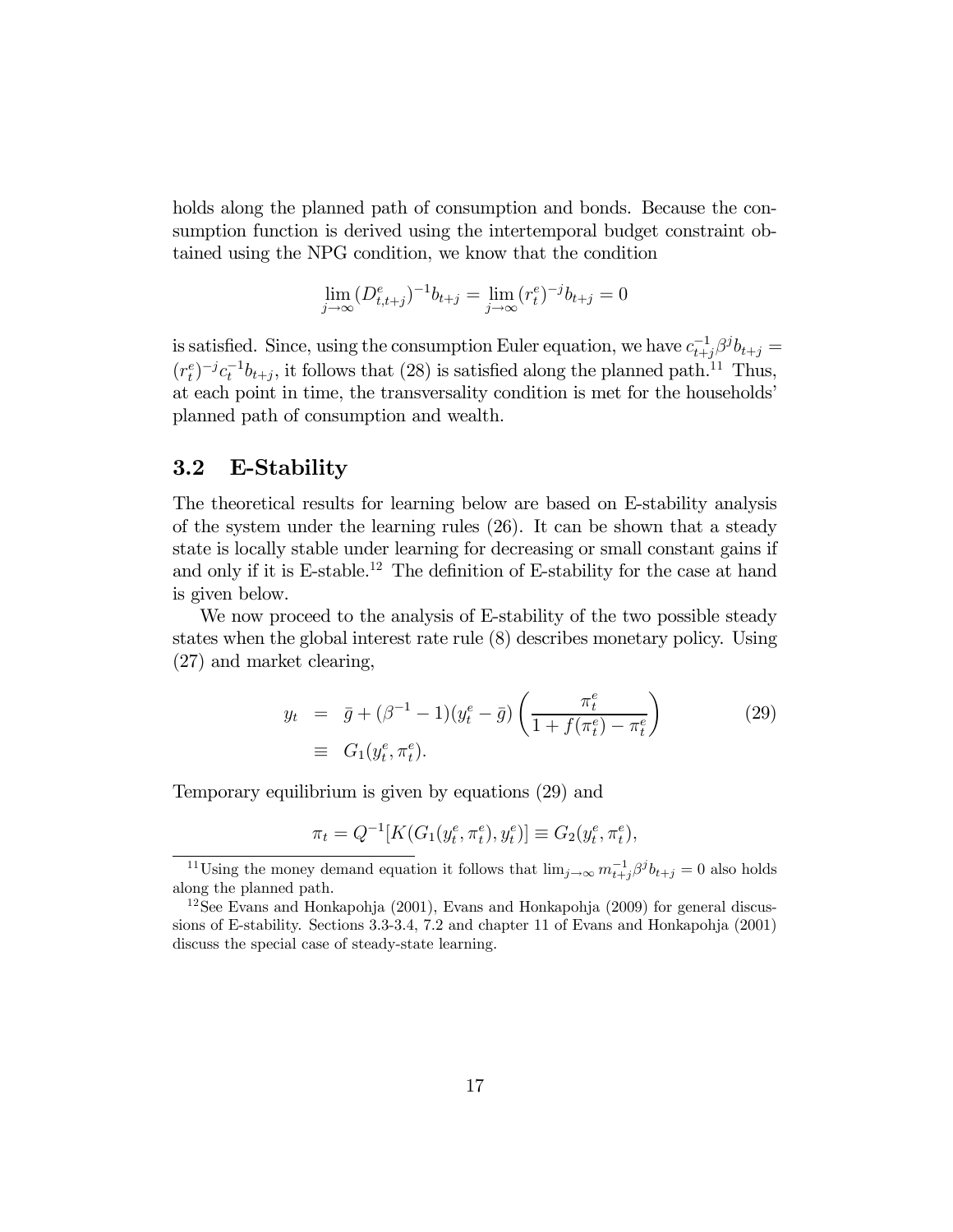where

$$
Q(\pi_t) \equiv (\pi_t - 1) \pi_t \tag{30}
$$

$$
K(y_t, y_t^e) \equiv \frac{\nu}{\gamma} \left( \alpha^{-1} y_t^{(1+\varepsilon)/\alpha} - (1 - \nu^{-1}) \frac{y_t}{(y_t - \bar{g})} \right) + \frac{\nu}{\gamma} \left( \beta (1 - \beta)^{-1} \left( \alpha^{-1} (y_t^e)^{(1+\varepsilon)/\alpha} - (1 - \nu^{-1}) \frac{y_t^e}{(y_t^e - \bar{g})} \right) \right).
$$
\n
$$
(31)
$$

The E-stability equations are

$$
\frac{dy^e}{d\tau} = G_1(y^e, \pi^e) - y^e
$$
\n
$$
\frac{d\pi^e}{d\tau} = G_2(y^e, \pi^e) - \pi^e.
$$
\n(32)

By construction, the steady states are fixed points of this system of differential equations. A steady state is said to be E-stable if it is locally stable under (32). The differential equations operate in "notional" or "virtual" time. It can be shown that for large values of the (discrete) real time  $t$ , the continuous time paths  $(y^e(\tau), \pi^e(\tau))$  of (32) are approximately related to the discrete-time trajectories  $(y_t^e, \pi_t^e)$  of (26) at specific points of real time:  $(y^e(t_n), \pi^e(t_n)) \approx (y_n^e, \pi_n^e)$  for  $t_n = \sum_{n=1}^{\infty}$  $\omega_i$ .

To examine local stability of a steady state 
$$
(\bar{\pi}, \bar{y})
$$
, one calculates the Jacobian

$$
DGI = \begin{pmatrix} D_{y^e}G_1 - 1 & D_{\pi^e}G_1 \\ D_{y^e}G_2 & D_{\pi^e}G_2 - 1 \end{pmatrix}.
$$

Starting with function  $G_2$ , take differentials

$$
D_{y^e} G_2 = (Q^{-1})'(K_y D_{y^e} G_1 + K_{y^e}) > 0
$$
  

$$
D_{\pi^e} G_2 = (Q^{-1})' K_y D_{\pi^e} G_1.
$$

The various derivatives at a steady state are:

$$
(Q^{-1})' = \frac{1}{2\bar{\pi} - 1} > 0,
$$
  

$$
K_y = \frac{\nu}{\gamma} \left( (1 + \varepsilon) y^{\frac{1 + \varepsilon + \alpha}{\alpha}} + (1 - \nu^{-1}) \frac{\bar{g}}{(y - \bar{g})^2} \right) > 0,
$$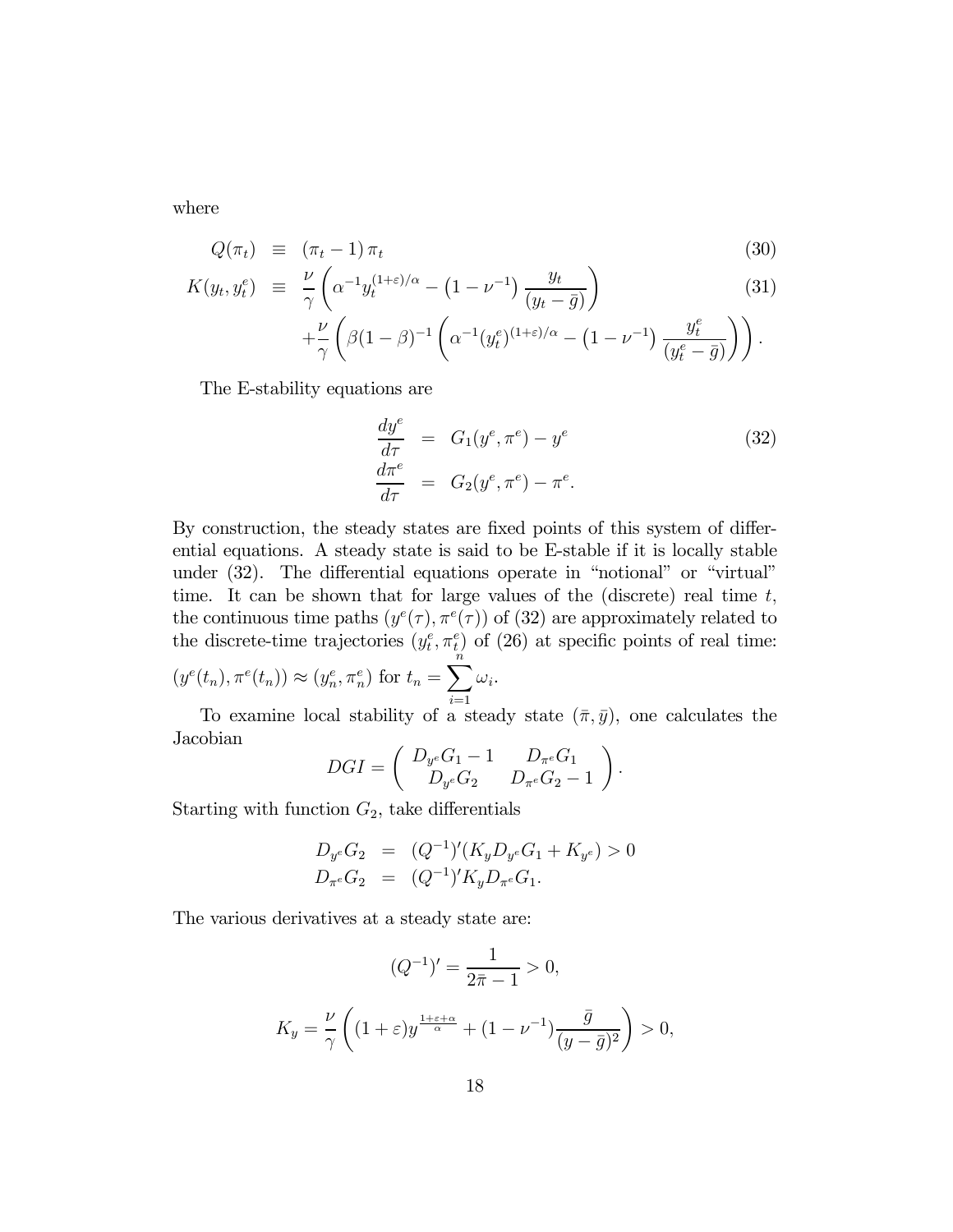$$
K_{y^e} = \frac{\nu}{\gamma} \frac{\beta}{1-\beta} \left( (1+\varepsilon) y^{\frac{1+\varepsilon+\alpha}{\alpha}} + (1-\nu^{-1}) \frac{\bar{g}}{(y-\bar{g})^2} \right) > 0.
$$

One also needs to compute the following partial derivatives at a steady state:

$$
D_{y^e}G_1 = (\beta^{-1} - 1) \left( \frac{\bar{\pi}}{1 + f(\bar{\pi}) - \bar{\pi}} \right) = 1,
$$
  

$$
D_{\pi^e}G_1 = (\beta^{-1} - 1)(\bar{y} - \bar{g}) \left( \frac{1 + f(\bar{\pi}) - \bar{\pi}f'(\bar{\pi})}{(1 + f(\bar{\pi}) - \bar{\pi})^2} \right)
$$

.

Here  $1 + f(\bar{\pi}) - \bar{\pi}f'(\bar{\pi}) = (\beta^{-1} - f'(\bar{\pi}))\bar{\pi}$ , which is negative at  $\pi^*$  and positive at  $\pi_L$ . Thus,

$$
D_{\pi^e} G_1 < 0 \text{ at } \pi^* \text{ and } > 0 \text{ at } \pi_L.
$$

For the sign of  $D_{\pi^e}G_2$  we have

$$
sgn[D_{\pi^e}G_2] = sgn[D_{\pi^e}G_1].
$$

It follows that the Jacobian at the normal steady state  $\pi^*$  is

$$
DGI = \left(\begin{array}{cc} 0 & - \\ + & - \end{array}\right),
$$

implying E-stability of  $\pi^*$ . At the low-inflation steady state  $\pi_L$  the Jacobian is

$$
DGI = \left(\begin{array}{cc} 0 & + \\ + & ? \end{array}\right).
$$

The (2, 2) element is  $D_{\pi^e}G_2 - 1$  and for sufficiently small  $\gamma D_{\pi^e}G_2$  becomes large (see the expression for  $K_y$ ), so the element is positive for small  $\gamma$  which implies E-instability of  $\pi_L$ .

Collecting the results:

**Proposition 2** The model with normal policy has two steady state states  $\pi^*$ and  $\pi_L$ . Under infinite-horizon decision rules with steady-state learning the targeted steady state  $\pi^*$  is locally stable under learning. For  $\gamma$  sufficiently small the low-inflation steady state is locally unstable taking the form of a saddle point.

For global results we turn to numerical analysis. One technical issue has to be taken care of in connection with steady state learning by households. With arbitrary value of inflation expectations, there are regions of the space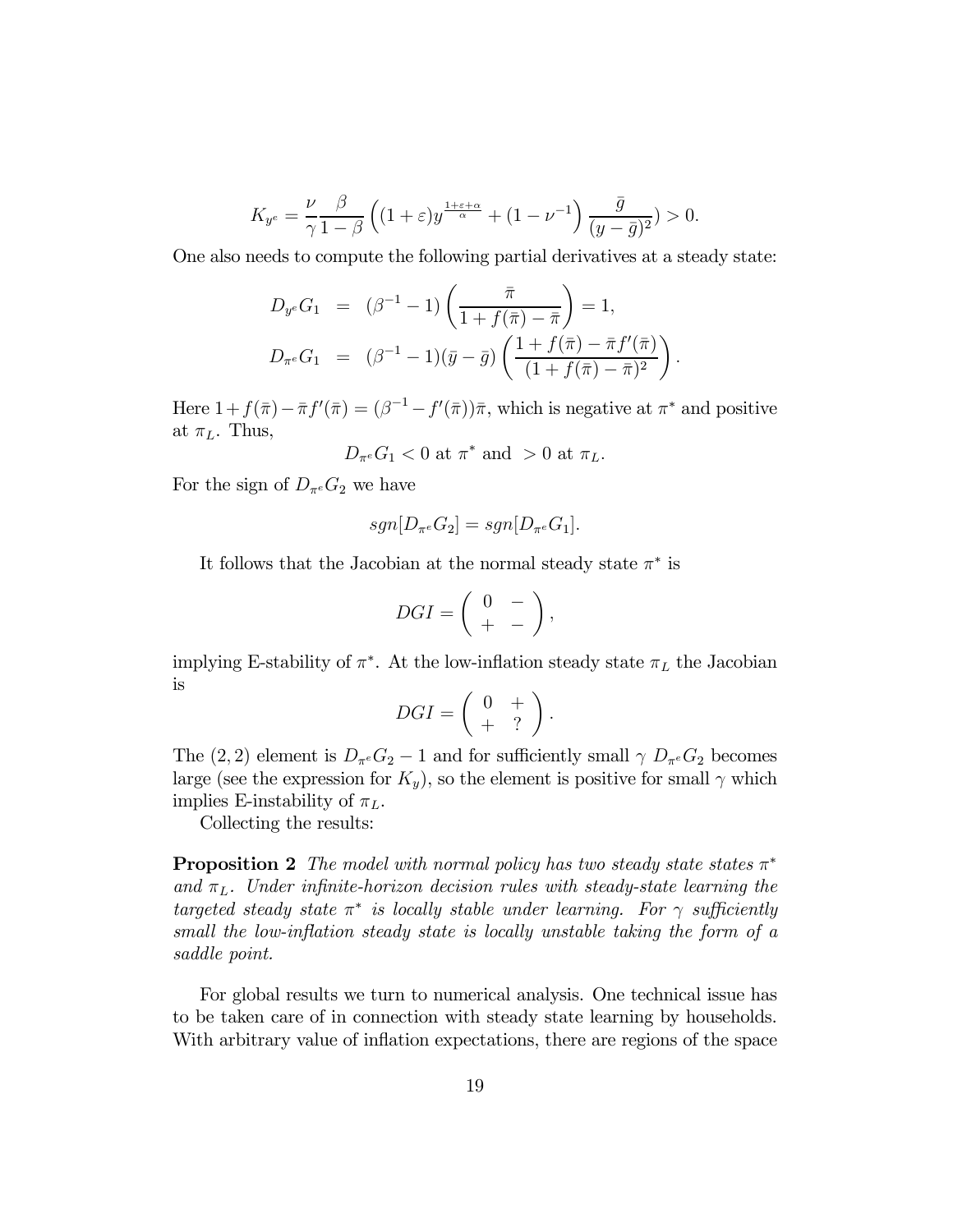of expectations in which the expected real interest rate and thus  $1+f(\pi_t^e)-\pi_t^e$ can be negative. This would imply infinite consumption in the preceding formula for the consumption function. To avoid this difficulty, truncate the steady-state expectations of the household at some long but finite horizon T and postulate that beyond the horizon, agents just assume that real rate of interest has reached its steady state value  $\beta^{-1}$ . With this assumption the consumption function becomes

$$
c_t = (1 - \beta) \left[ y_t - \bar{g} + (y_t^e - \bar{g}) \left[ \frac{\pi_t^e (1 - (\frac{\pi_t^e}{1 + f(\pi_t^e)})^T)}{1 + f(\pi_t^e) - \pi_t^e} + \frac{\beta^T}{\beta^{-1} - 1} \right] \right]
$$

and so

$$
y_t = \bar{g} + (\beta^{-1} - 1)(y_t^e - \bar{g}) \left[ \frac{\pi_t^e (1 - (\frac{\pi_t^e}{1 + f(\pi_t^e)})^T)}{1 + f(\pi_t^e) - \pi_t^e} + \frac{\beta^T}{\beta^{-1} - 1} \right]
$$

.

In the global analysis one must also make sure that  $\pi \geq 1/2$ . This is achieved in the numerics by setting  $\pi = 1/2$  if the other temporary equilibrium equations would imply  $Q < -\frac{1}{4}$ .

Figure 2 illustrates the theoretical results in Proposition 2. The parameter values  $A = 2.5$ ,  $\pi^* = 1.02$ ,  $\beta = 0.99$ ,  $\alpha = 0.75$ ,  $\beta = 20$ ,  $\nu = 1.5$ ,  $\varepsilon = 1$ ,  $R^* = \pi^*/\beta$ ,  $\bar{g} = 0.1$  and  $T = 50$  are used. The figure shows the phase diagram of the system (32) for the evolution of expectations under learning. Given expectations dynamics, it is easy to compute the trajectories of actual inflation and output.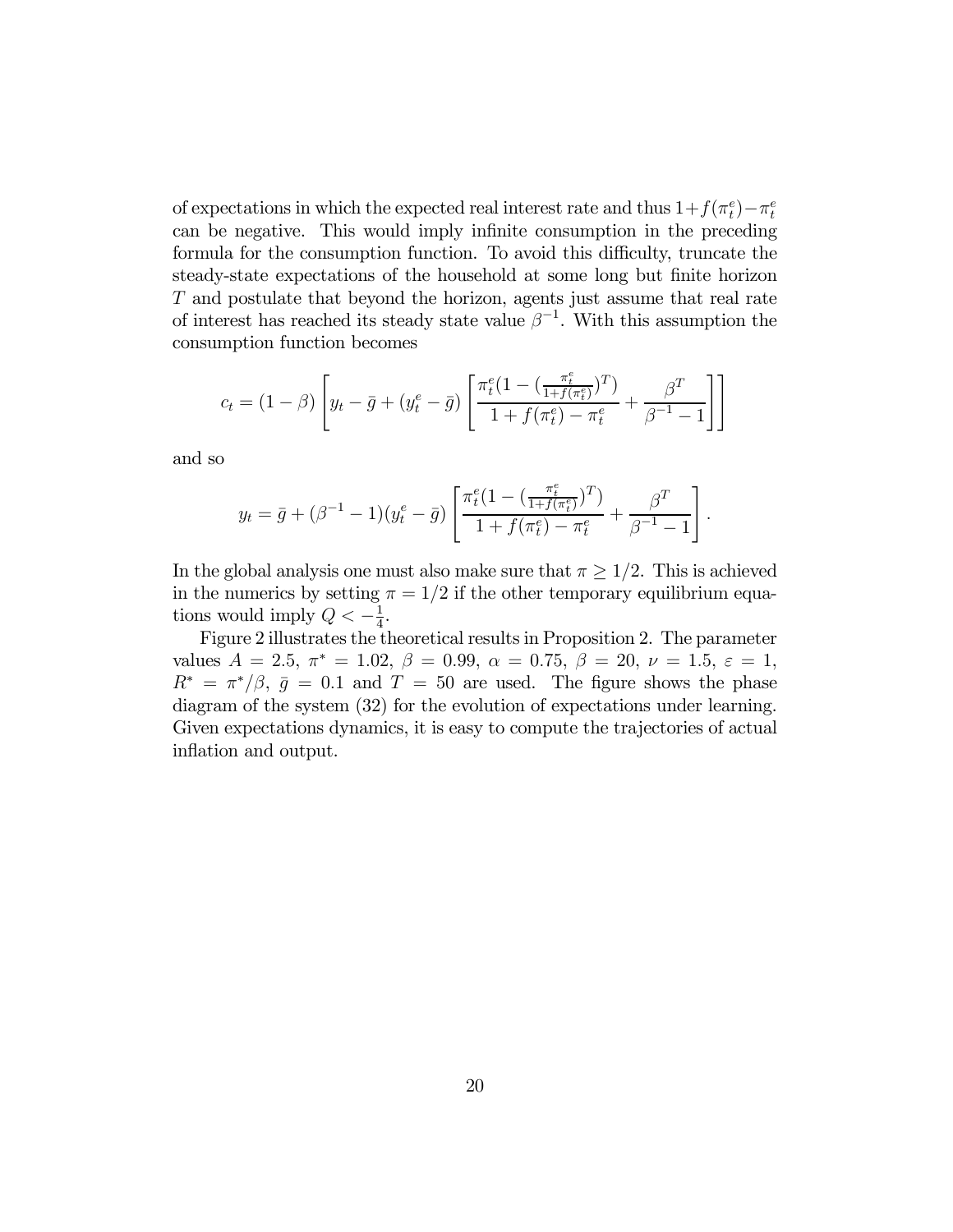

Figure 2: E-stability dynamics under global Taylor rule

Figure 2 shows the global E-stability dynamics that provide an approximation to the real-time dynamics of learning. Examining the aggregate demand equation (29), it is seen that the locus consisting of the two vertical lines gives values for  $(\pi^e, y^e)$  at which  $\frac{dy^e}{d\tau} = 0$ , while the upward-sloping curve gives values for  $(\pi^e, y^e)$  at which  $\frac{d\pi^{e^{i\theta}}}{d\tau} = 0$ . The targeted steady state at  $\pi^* = 1.02$  is locally stable under E-stability dynamics and convergence toward it is cyclical. The low steady state  $\pi_L = 0.993092$ ,  $y_L = 0.633614$  is a saddle point and, most importantly, there is a region of initial expectations implying unstable trajectories with falling inflation expectations and eventually falling output expectations. The same holds true for actual inflation and output. We call these paths deflationary spirals and this region the deflationary trap. The downward-sloping line through the low steady state gives the local linear approximation of the stable manifold separating the basin of attraction of the targeted steady state from the deflationary region.

Figure 2 shows that the problem of deflationary traps for sufficiently pessimistic expectations, discovered in Evans, Guse, and Honkapohja (2008) for Euler equation learning, continues to arise under infinite-horizon learning, in which consumption, output and inflation are determined as the first-period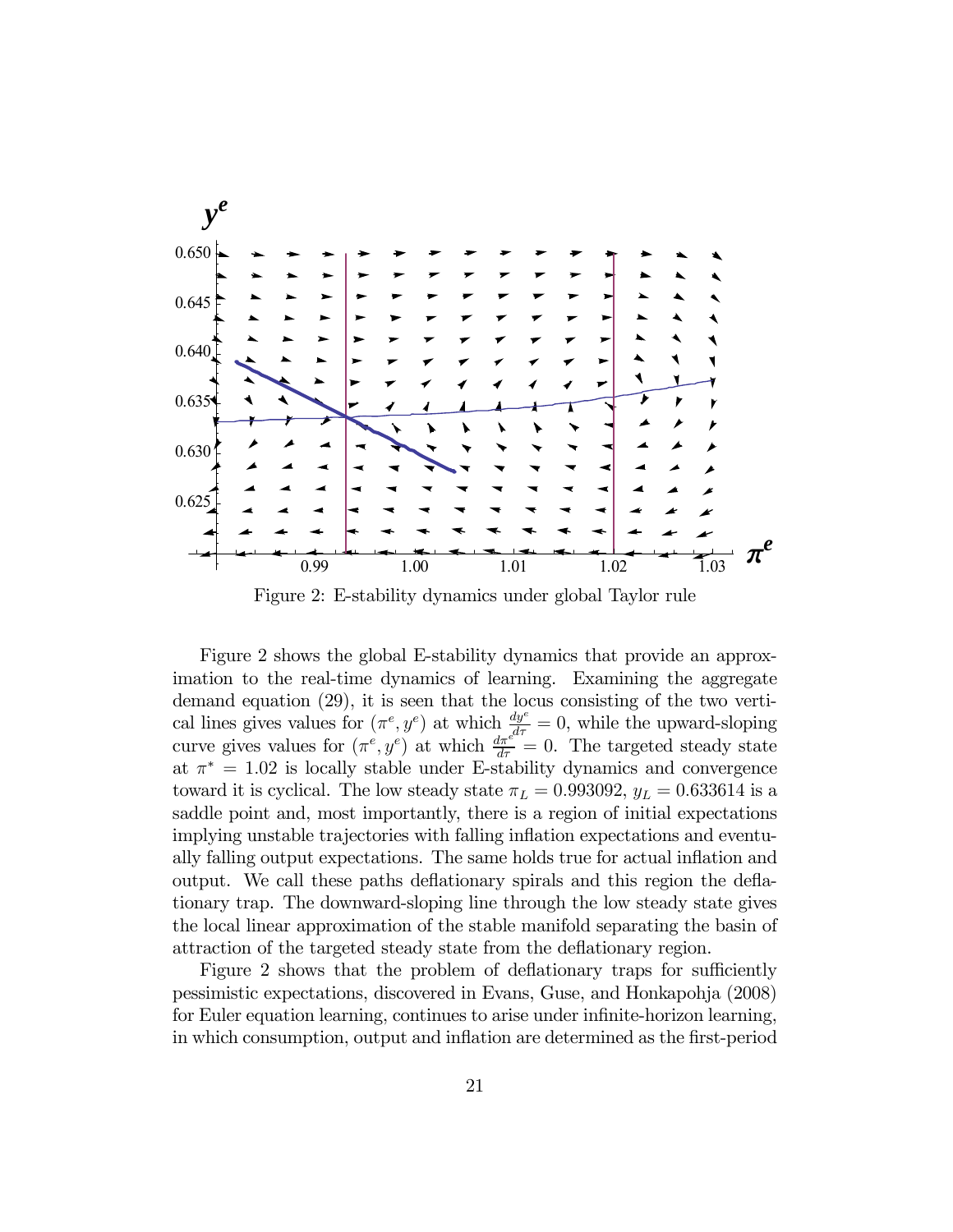decisions of the solution to the infinite-horizon optimization problem under subjective expectations based on our learning rule. The intuition for the unstable trajectories is that sufficiently pessimistic expectations  $\pi_t^e, y_t^e$  lead to high expected real interest rates, because of the zero lower bound on net nominal interest rates. High expected real interest rates and low expected incomes, imply lower inflation and output through the consumption function and the infinite-horizon Phillips curve. The learning rule can then lead to a downward revision of expectations over time, pushing the economy further along an unstable trajectory. Of course, along an unstable path one would expect either private agents or policymakers eventually to alter their actions, but our results nonetheless indicate the potential for major disruptions to the economy resulting from large negative shocks to expectations. We now turn to possible policy changes that can avoid these undesirable outcomes.

### 4 Alternative Monetary and Fiscal Policies

#### 4.1 Monetary Policy Committing to Low Interest Rates

In earlier work with Eran Guse, published as Evans, Guse, and Honkapohja (2008), we considered the implications of aggressive monetary easing triggered by inflation rates below some threshold  $\tilde{\pi}$ , where  $\pi_L < \tilde{\pi} < \pi^*$ . That paper studied Euler-equation learning in which agents have short horizons, and it was found that this type of policy did not provide a fool-proof way to avoid deflationary spirals. In the current framework agents have long horizons in their decision-making, so that there appears to be more scope for aggressive monetary policy to eliminate these unstable trajectories. Furthermore, in models with RE commitment to long periods of low interest rates has been advocated as a way to avoid the consequences of liquidity traps, see e.g. Krugman (1998), Eggertsson and Woodford (2003), and Svensson (2003).

We modify the interest rate rule to include aggressive monetary easing if expected inflation gets too low. This idea is formalized by introducing a lower threshold for inflation, so that the interest rate  $R_t$  is cut to a low level  $R$  very close to one. To maintain continuity of the interest rate rule, one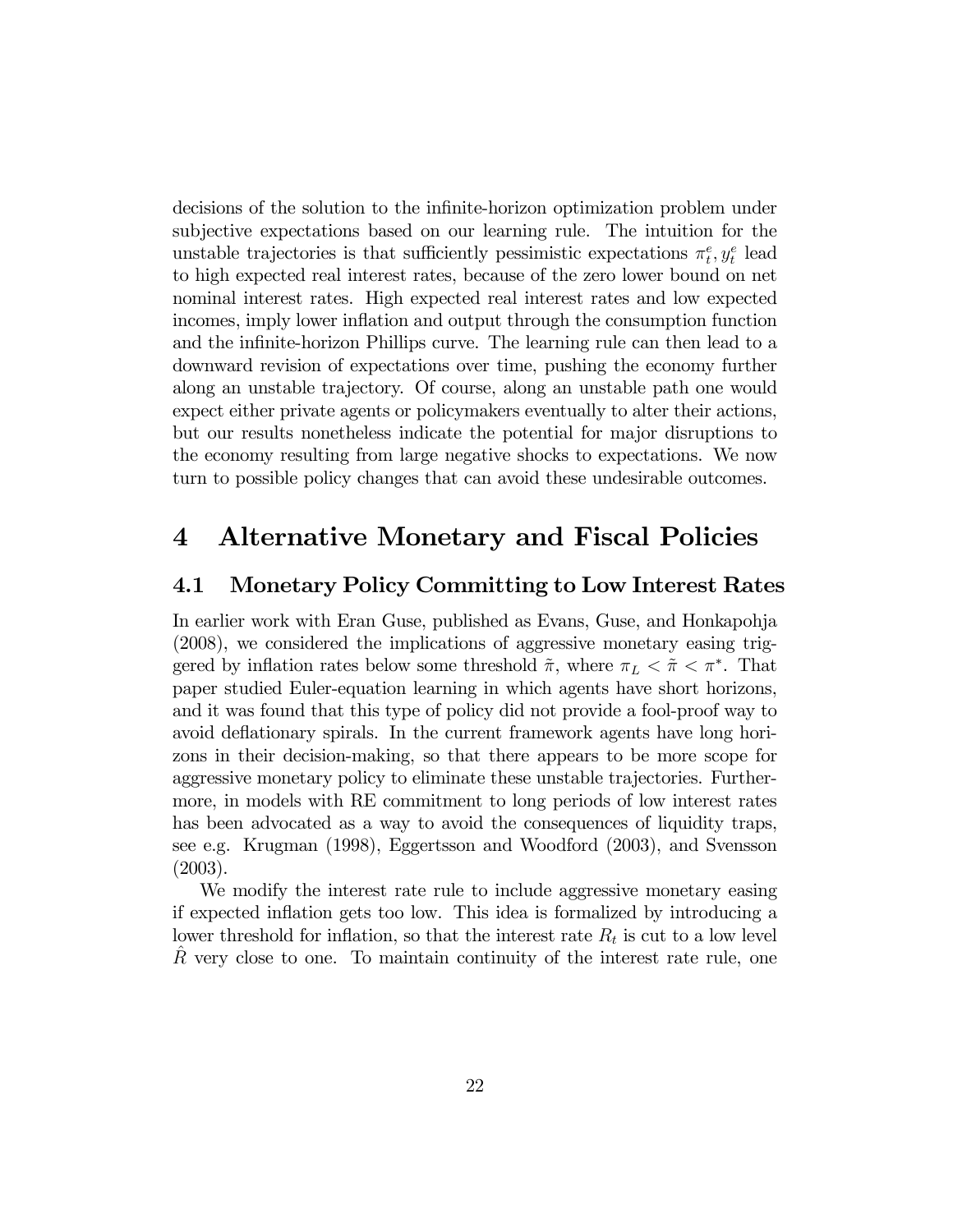introduces two threshold values  $\pi_L<\tilde{\pi}_1<\tilde{\pi}_2<\pi^*$  with  $\tilde{\pi}_1\approx\tilde{\pi}_2$  and

$$
\tilde{f}(\pi^e) = R - 1 = \begin{cases}\nf(\pi^e) & \text{if } \pi^e > \tilde{\pi}_2 \\
\hat{R} + (\pi^e - \tilde{\pi}_1) \frac{f(\tilde{\pi}_2) - \hat{R}}{\tilde{\pi}_2 - \tilde{\pi}_1} & \text{if } \tilde{\pi}_1 \le \pi^e \le \tilde{\pi}_2 \\
\hat{R} & \text{if } \pi^e < \tilde{\pi}_1\n\end{cases}
$$
\n(33)

so that  $f(\pi^e)$  in the earlier rule (8) is replaced by  $\tilde{f}(\pi^e)$ .

Figure 3 illustrates the expectation dynamics with aggressive monetary easing. The numerics set  $\tilde{\pi}_1 = 1.009$  and  $\tilde{\pi}_2 = 1.01$ , so that the interest rate is adjusted linearly down to  $R = 1.001 \equiv R$ . The other parameter values are unchanged. It is evident that the possibility of deflationary spirals remains. The new policy does help a little bit because it shifts the unstable region south-west, as is evident from comparing Figures 2 and 3. The constrained low steady-state values in Figure 3 are  $\pi_L = 0.99099$ ,  $y_L = 0.633459$ , which are lower than the values of the low-inflation steady state in Figure 2. Our main point is that adding aggressive monetary easing at low (expected) inflation rates is not sufficient to eliminate the region of deflation traps.



Figure 3: Global expectations dynamics with aggressive monetary easing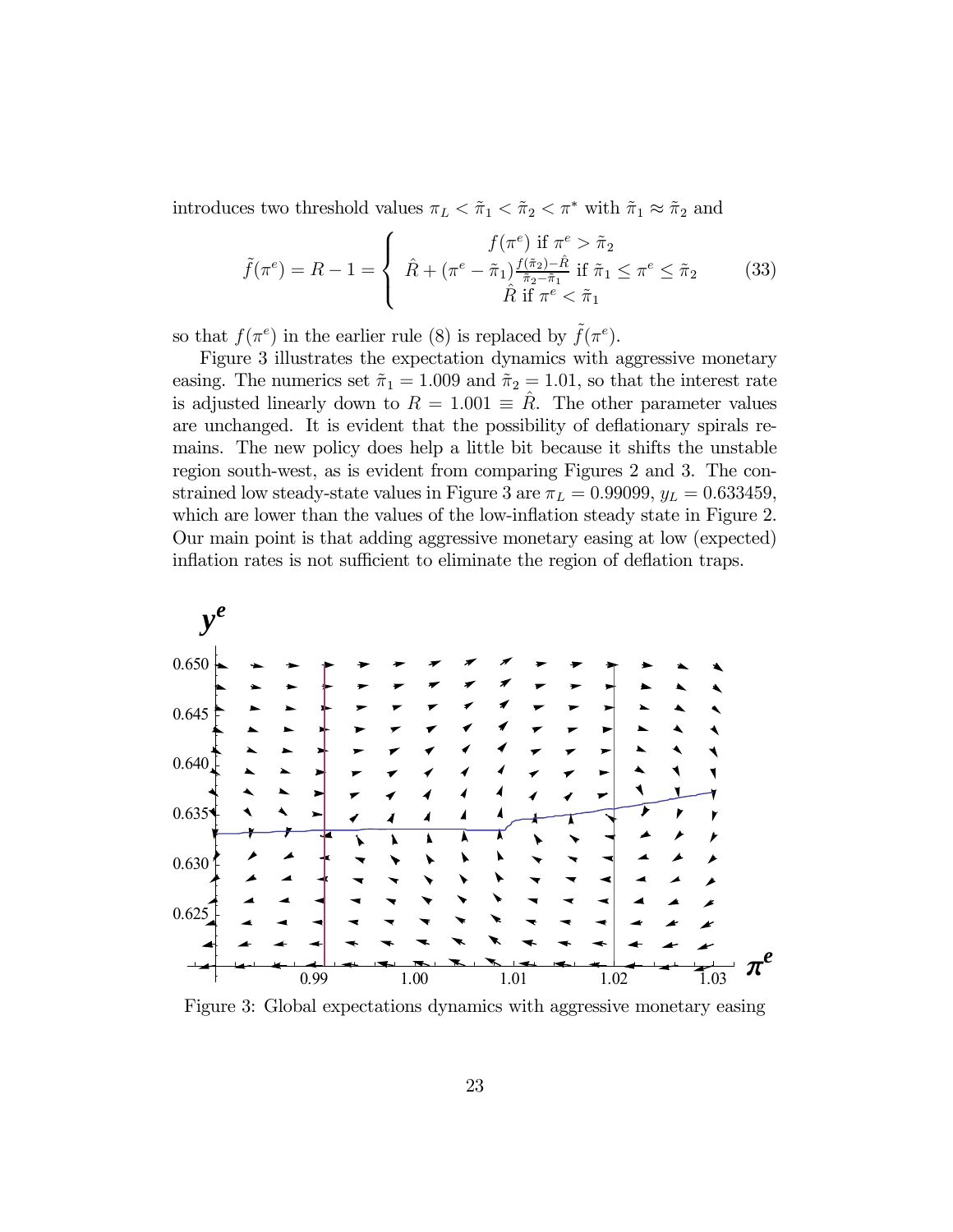In Figure 3 it is assumed that agents have incorporated the interest rate rule in their consumption function and thus they are assumed to know that aggressive monetary easing will be continued as long as inflation expectations remain low. We now take up the possibility that the central bank commits to zero interest rates for an extended period of time that continues even if inflation expectations increase toward the targeted value. This is investigated in our learning setup by considering the limit case in which policy makers respond to low inflation by committing to the zero interest-rate policy forever. Surprisingly, the possibility of deflation traps remains even in this extreme case of monetary easing forever. This result is illustrated in Figure 4.



Figure 4: Dynamics with aggressive monetary easing forever

It can be seen that, for sufficiently pessimistic expectations, the region of deflation traps continues to exist. This policy reduces the deflationary region somewhat but at the great cost of converting the previous region of stability into a regime in which inflation would increase without bound.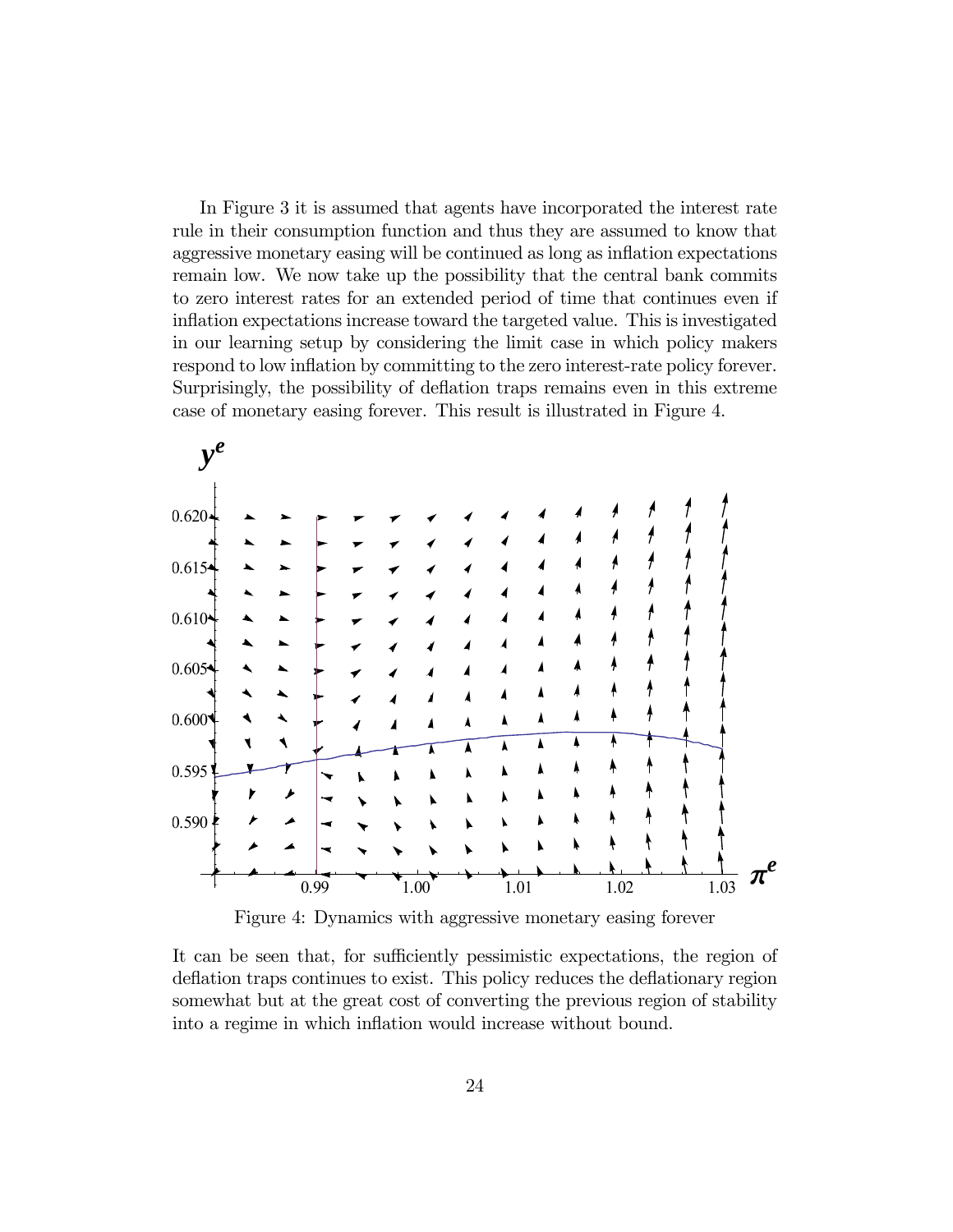#### 4.2 Combined Monetary and Fiscal Easing

We now add aggressive fiscal policy to the preceding monetary easing policy, following Evans, Guse, and Honkapohja (2008). The key idea is to temporarily increase government spending to ensure that inflation never falls below a suitable threshold. With changes in government spending, agents now have to forecast both gross and net output, which implies that the expectation dynamics become three-dimensional and phase diagrams cannot be conveniently used to illustrate the dynamics. Instead, selected time paths of central variables are plotted in the next two figures. The formal changes to the model are as follows.

First, assume that expectations of net output are determined by steadystate learning as was earlier done for output and inflation. Thus, in addition to (26) the expectation dynamics for  $x_t^e$  are given by

$$
x_t^e = x_{t-1}^e + \omega_t (x_{t-1} - x_{t-1}^e).
$$

The temporary equilibrium equations are now given by the following. Gross output  $is^{13}$ 

$$
y_t = g_t + (\beta^{-1} - 1)x_t^e \sum_{j=1}^{\infty} (D_{t,t+j}^e)^{-1}, \tag{34}
$$

$$
D_{t,t+j}^e = [(1 + \tilde{f}(\pi_t^e))/\pi_t^e]^j. \tag{35}
$$

Net output is given by

$$
x_t = y_t - g_t. \tag{36}
$$

Evidently, for given expectations net output is independent of  $g_t$ , so that in temporary equilibrium the government spending multiplier is one. Inflation is determined by

$$
Q(\pi_t) \equiv (\pi_t - 1) \pi_t \tag{37}
$$

$$
Q(\pi_t) = \frac{\nu}{\gamma} \left( \alpha^{-1} y_t^{(1+\varepsilon)/\alpha} - \left( 1 - \nu^{-1} \right) \frac{y_t}{x_t} \right) \tag{38}
$$

$$
+\frac{\nu}{\gamma}\left(\beta(1-\beta)^{-1}\left(\alpha^{-1}(y_t^e)^{(1+\varepsilon)/\alpha}-\left(1-\nu^{-1}\right)\frac{y_t^e}{x_t^e}\right)\right).
$$

<sup>&</sup>lt;sup>13</sup>It should be noted that this equation holds only if  $(1 + \tilde{f}(\pi_t^e))/\pi_t^e > 1$  and this issue was dealt with by the truncation of the consumption function in the numerical analysis as explained earlier.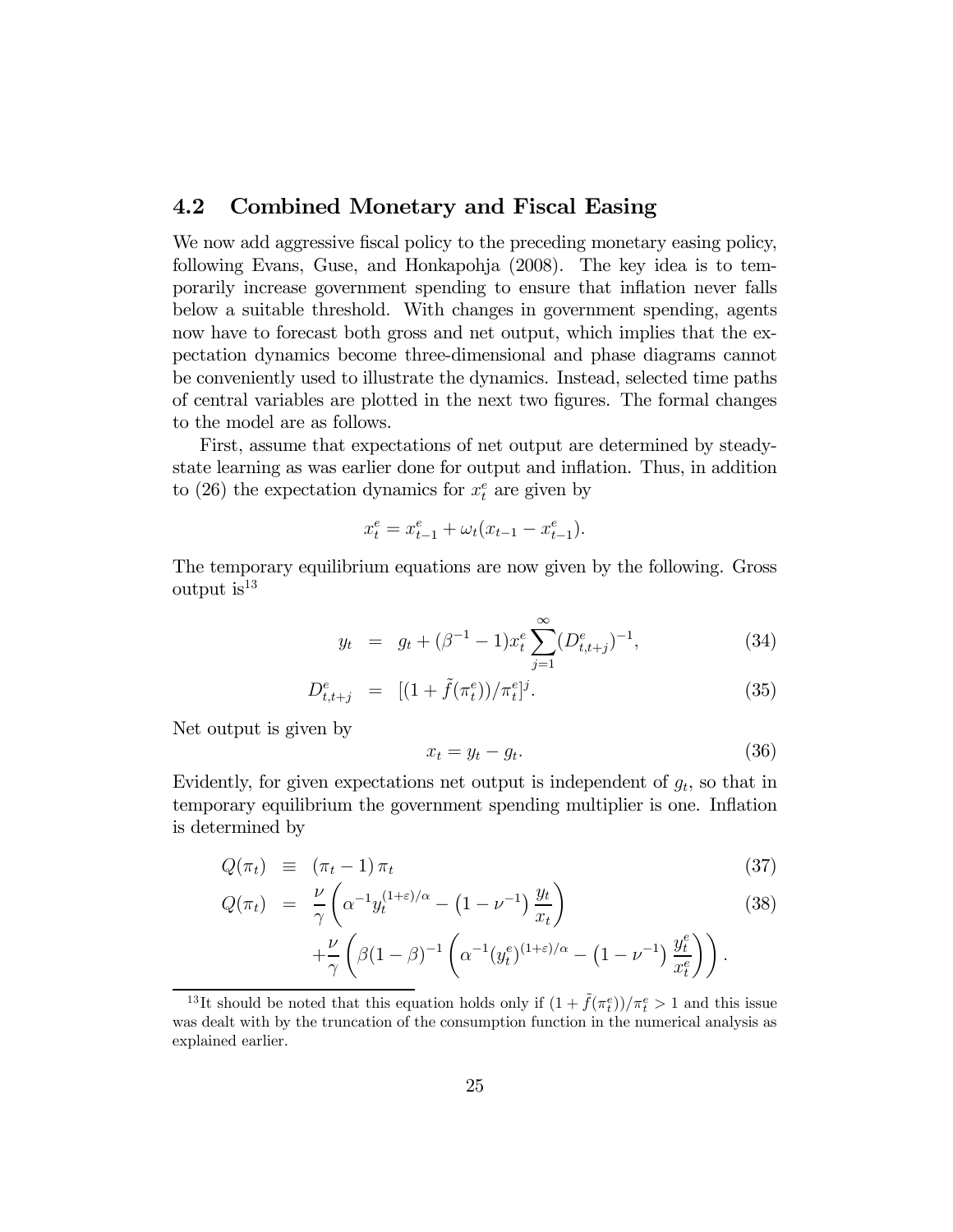These equations are a generalization of  $(30)-(31).<sup>14</sup>$ 

The policy of fiscal easing is begun as triggered by actual inflation threatening to fall below the threshold  $\tilde{\pi}_1$  specified in the modification to the interest rate rule in equation (33) in the preceding section. Specifically, it is assumed that if  $\pi_t < \tilde{\pi}_1$  at  $g_t = \bar{g}$  then government spending is increased to whatever level is needed to ensure  $\pi_t = \tilde{\pi}_1$ . This is feasible because of the following Lemma:

**Lemma 3** For given expectations  $\pi_t^e$ ,  $y_t^e$ ,  $x_t^e$ ,

$$
\frac{d\pi_t}{dg_t} \geq k
$$

for some  $k > 0$  and  $g_t$  sufficiently large.

**Proof.** As net output is constant, we have  $\frac{dy_t}{dy_t} = 1$ . Then, it is seen from (37)-(38) that  $\frac{\partial Q}{\partial y_t}$  is bounded above zero for  $y_t$  sufficiently large and so the same holds for  $\frac{\partial \pi_t}{\partial y_t}$ .

The Lemma implies that under our policy of combined fiscal and monetary easing triggered by the inflation threshold, inflation will never fall below  $\tilde{\pi}_1$ . We remark that this result holds regardless of the elasticity of labor supply, which is parameterized by  $\varepsilon > 0$ . If  $\varepsilon$  is large, so that labor supply is highly inelastic, then the sensitivity of inflation to output in the Phillips curve is correspondingly higher.

The lemma implies the following global uniqueness result:

Proposition 4 Consider the temporary equilibrium system (33), (34), (35), (36), (37) and (38) with fiscal easing triggered by the threshold  $\tilde{\pi}_1$ . There is a unique steady state with inflation at  $\pi^*$  and a corresponding value for output, with  $g_t = \bar{g}$ . The targeted steady state is locally stable under learning.

**Proof.** From  $(34)-(35)$  in a steady state we obtain the Fisher equation  $R = \beta^{-1}\pi$ . The interest rate rule provides a second steady-state relationship  $R = 1+f(\pi)$ . These equations have a unique solution at  $\pi^*$  under the specified policy since the policy implies the restriction  $\pi \geq \tilde{\pi}_1$ . Local stability under learning follows from Proposition 2.  $\blacksquare$ 

<sup>&</sup>lt;sup>14</sup>As mentioned earlier, these equations hold provided that  $Q(\pi_t) > -\frac{1}{4}$  and in this case  $\pi_t$  is taken as the upper root of the quadratic. For  $Q(\pi_t) \leq -\frac{1}{4}$  we set  $\pi_t = \frac{1}{2}$ .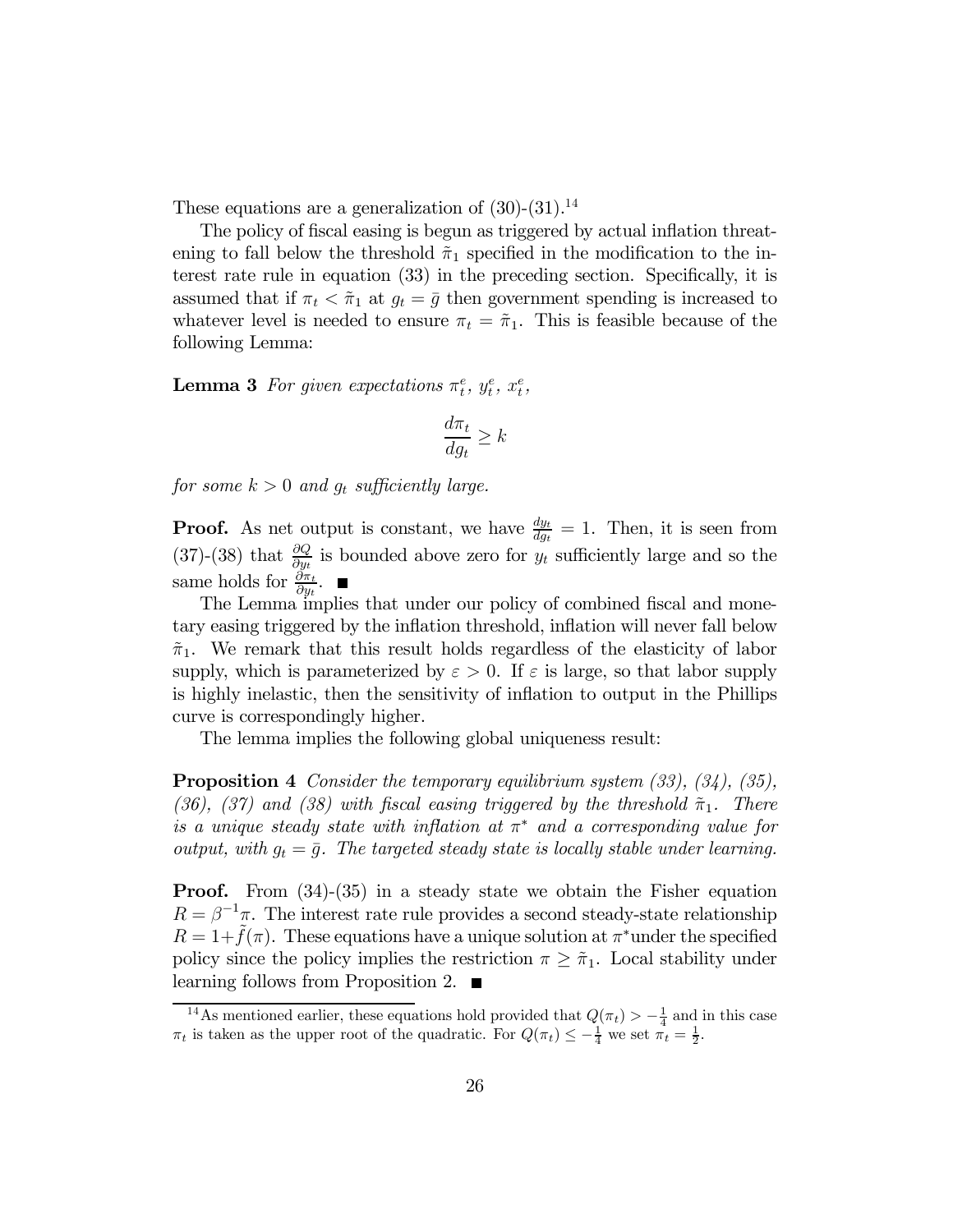The numerical results indicate that the steady state is globally stable under learning.

The results are illustrated in Figures 5 and 6. Consider a starting point  $\pi^e = 0.995$ ,  $y^e = 0.62$  and  $x^e = 0.52$ , which is picked from the deflationary region in Figure 3. Figure 5 shows the time paths for expectations of inflation, output and net output. The ordering of the times from top to bottom is  $\pi^e$ ,  $y^e$  and  $x^e$ . While there are initial fluctuations in these expectations, the time paths converge to the targeted steady state over time. Figure 6 shows the corresponding dynamics of actual inflation, output and government spending. The ordering of curves from top down on the right is  $\pi$ , y and g. It is seen that actual values of inflation and the output variables also converge to their steady state values after initial fluctuations. We remark that the time variable plotted here is notional time  $\tau$  corresponding to the E-stability differential equation. For constant gains the link to real time  $t$  depends on the "gain"  $\omega$  of the learning rule according to  $\tau = \omega t$ . Thus if  $\omega = 0.10$  per quarter then  $\tau = 2$  corresponds to  $t = 20$  quarters.



Figure 5: Inflation, output, and net output expectations over time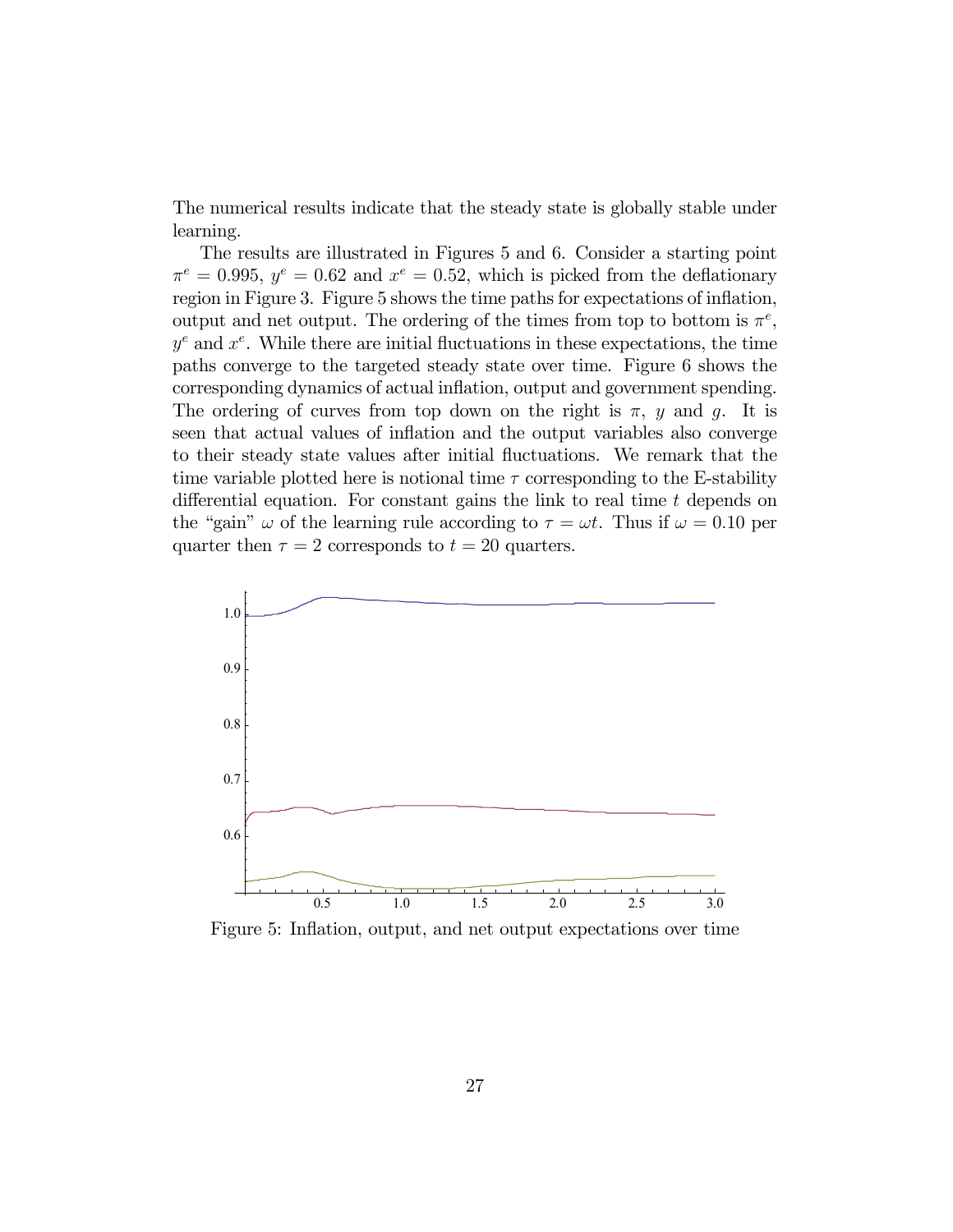

Figure 6: Time paths of actual inflation, output, and government spending

It evident that there is convergence to the unique steady state and this result appears to be robust numerically. Thus, this policy appears to provide a robust way to avoid a liquidity trap and the associated deflationary dynamics that arise with learning under the basic interest rate policy. The mechanism is that by stabilizing prices through expansionary government spending, low nominal interest rates yield low expected real interest rates, which leads to a recovery of private spending.

While our recommended policy does successfully insulate the economy from the deflation trap, the resulting path is cyclical and exhibits overshooting of the inflation target after the economy is pushed out of the deflationary region. There are big fluctuations in inflation, output and government spending in the initial stages of the dynamics, a feature that was not seen in the short-horizon learning examined in Evans, Guse, and Honkapohja (2008). The reason for the large fluctuations is as follows. The combined monetary and fiscal easing during the initial period of pessimistic expectations leads to high levels of government spending and output, which in turn substantially increases  $y^e$ . When the initial period of easing ends at around  $\tau = 0.1$ ,  $\pi^e$  is near the threshold value  $\tilde{\pi}_1$ , but  $y^e$  is above the value corresponding to the targeted steady state. For a period of time  $g_t$  remains at the normal value  $\bar{g}$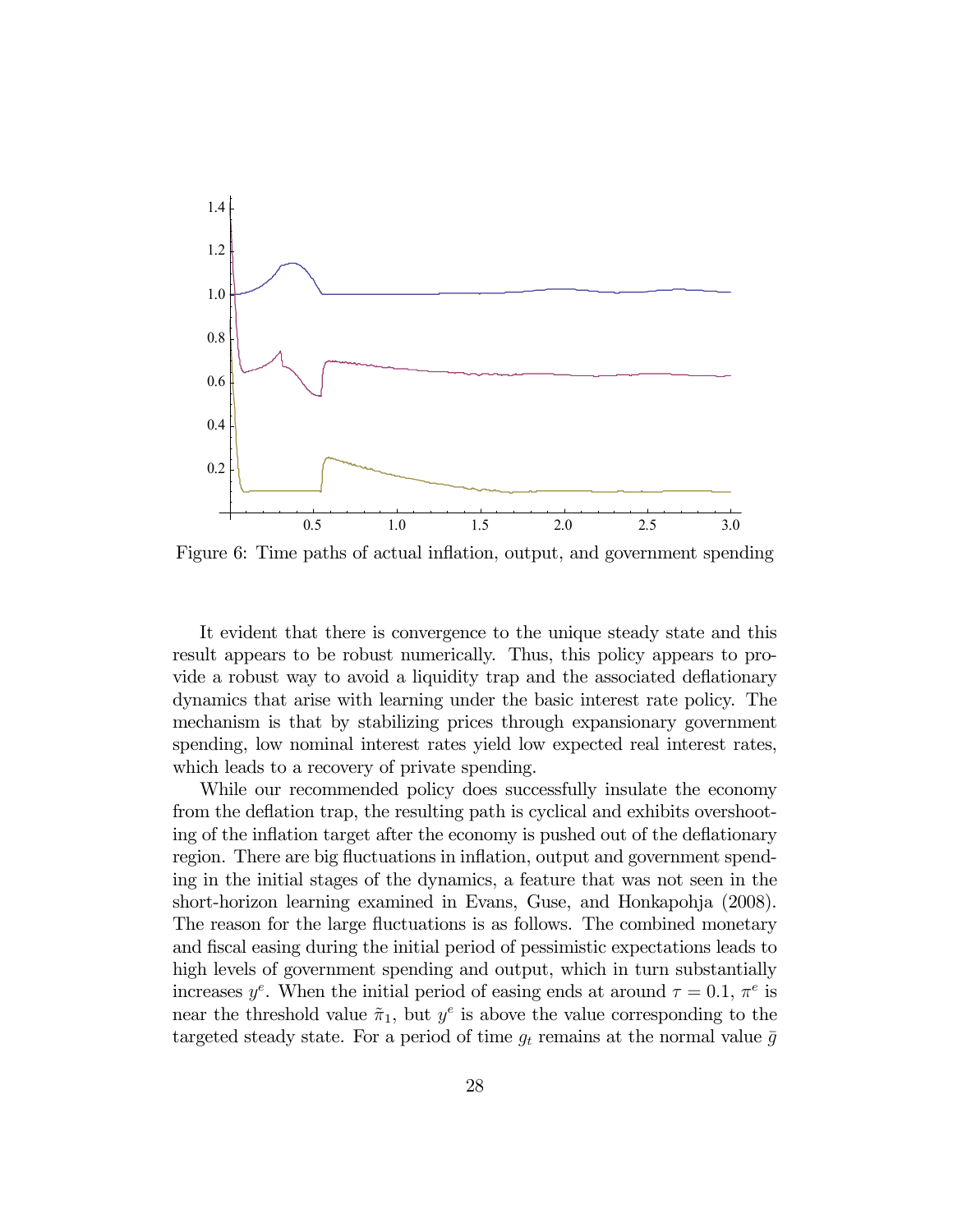and Figure 2 applies. It can be seen that the economy is in a region northwest of the targeted steady state, implying that  $\pi^e$  and  $y^e$  increase. Eventually the economy enters a region northeast of the  $\pi^*$  steady state, with increasing  $\pi^e$  and decreasing  $y^e$ . The next phase is in the region southeast of the  $\pi^*$ steady state, with decreasing  $\pi^e$  and  $y^e$ . This is followed by a phase in the region southwest of the  $\pi^*$  steady state, and a second time interval during which aggressive fiscal policy is followed before gradual convergence to the targeted steady state. This particular simulation shows that the cyclical adjustment path to the targeted steady state can entail more than one time interval during which the thresholds for aggressive policy are binding.

These numerical results raise the question of whether alternative versions of our combined policy of monetary and fiscal easing can insulate the economy from deflation traps with smaller fluctuations in output and inflation. In Evans, Guse, and Honkapohja (2008) interest rates responded to current rather than expected inflation, and it is possible this would improve performance under infinite-horizon learning. One related issue to examine is the performance of interest-rate rules that additionally depend on actual or expected output (or net output). Based on the steady-state relationship between output and inflation, these more general Taylor rules are unlikely to change the number of steady states, and hence will not eliminate deflation traps, but they may improve the cyclical performance of the economy. Other possible modifications of policy include fiscal responses that are smoother and that respond countercyclically to high expected output and inflation, and explicit commitments to temporary increases in government spending with a suitable time profile.

The time-path of public debt is an important feature not shown in Figures 5 and 6. The large increases in government spending in the early periods obviously lead to a substantial increase in public debt. However, because  $q_t$ eventually converges to  $\bar{g}$  and because the tax rule (5) is passive in the sense of Leeper (1991), the debt level eventually returns to the normal steady state value. In the case of Euler equation learning this was illustrated in the numerical simulations of Evans, Guse, and Honkapohja (2008). An implication of the result that the debt level stabilizes in the long run is that the transversality condition holds ex post as well as ex ante.

Noting the critical role of fiscal policy in stabilizing inflation, one might ask whether we could dispense entirely with aggressive monetary policy and simply resort to aggressive fiscal policy whenever  $\pi_t$  threatens to fall below  $\tilde{\pi}_1$ ? While the answer is yes, we think our combined policy is clearly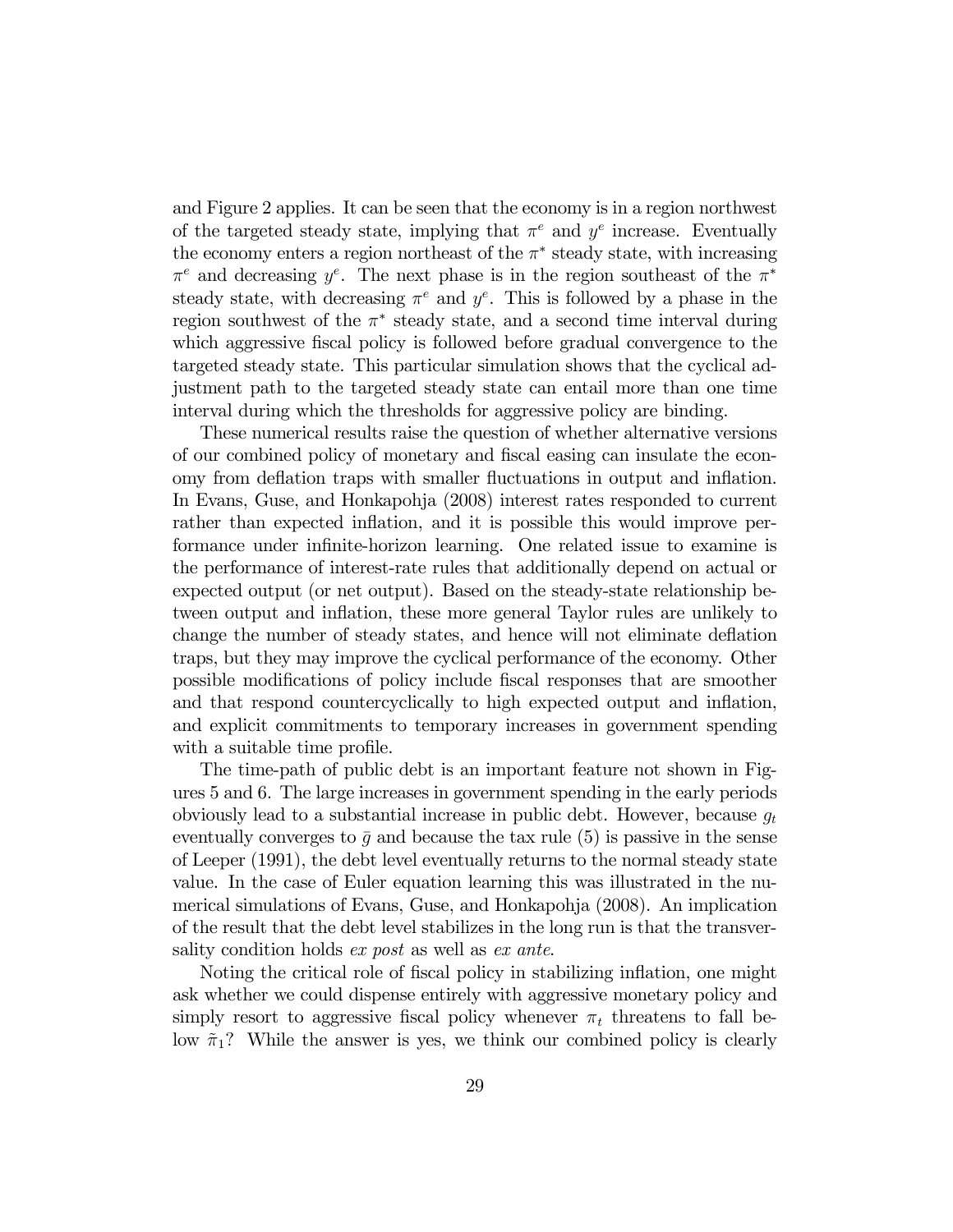preferable because there are good reasons to treat monetary policy as the primary tool for counter-cyclical macroeconomic policy. If extensive government spending is used guarantee the inflation threshold, then it is likely that much of the spending will be wasteful in the sense that private consumption would be more highly valued. We therefore prefer to use fiscal policy as a policy of last resort to ensure the inflation threshold.

# 5 Conclusions

When monetary policy is conducted using a standard Taylor rule, the intended steady state is locally stable under learning. However, the economy is not globally stable under learning, and this remains true even if agents make decisions based on infinite-horizon optimization problems. A large exogenous negative shock to expectations can lead to a deflation trap in which expected deflation and low output is reinforced under learning and the economy fails to return to the intended equilibrium. Deflation traps can be avoided by a policy of aggressive monetary and fiscal easing if inflation falls below a suitable threshold, such as zero net inflation. Interestingly, current monetary and fiscal policies to combat the ongoing global economic crisis are qualitatively in line with the aggressive policies discussed in this paper.

The policy of combined monetary and fiscal easing is effective in avoiding deflation even though households are assumed to make consumption decisions using a perceived life-time budget constraint that incorporates Ricardian equivalence. Although our suggested policy successfully insulates the economy against deflation traps, in some cases there are substantial fluctuations in output and inflation along the transition back to the intended steady state. As briefly discussed above, finding simple policies that reduce the fluctuations in output and inflation, during this transition, is a high priority for future research.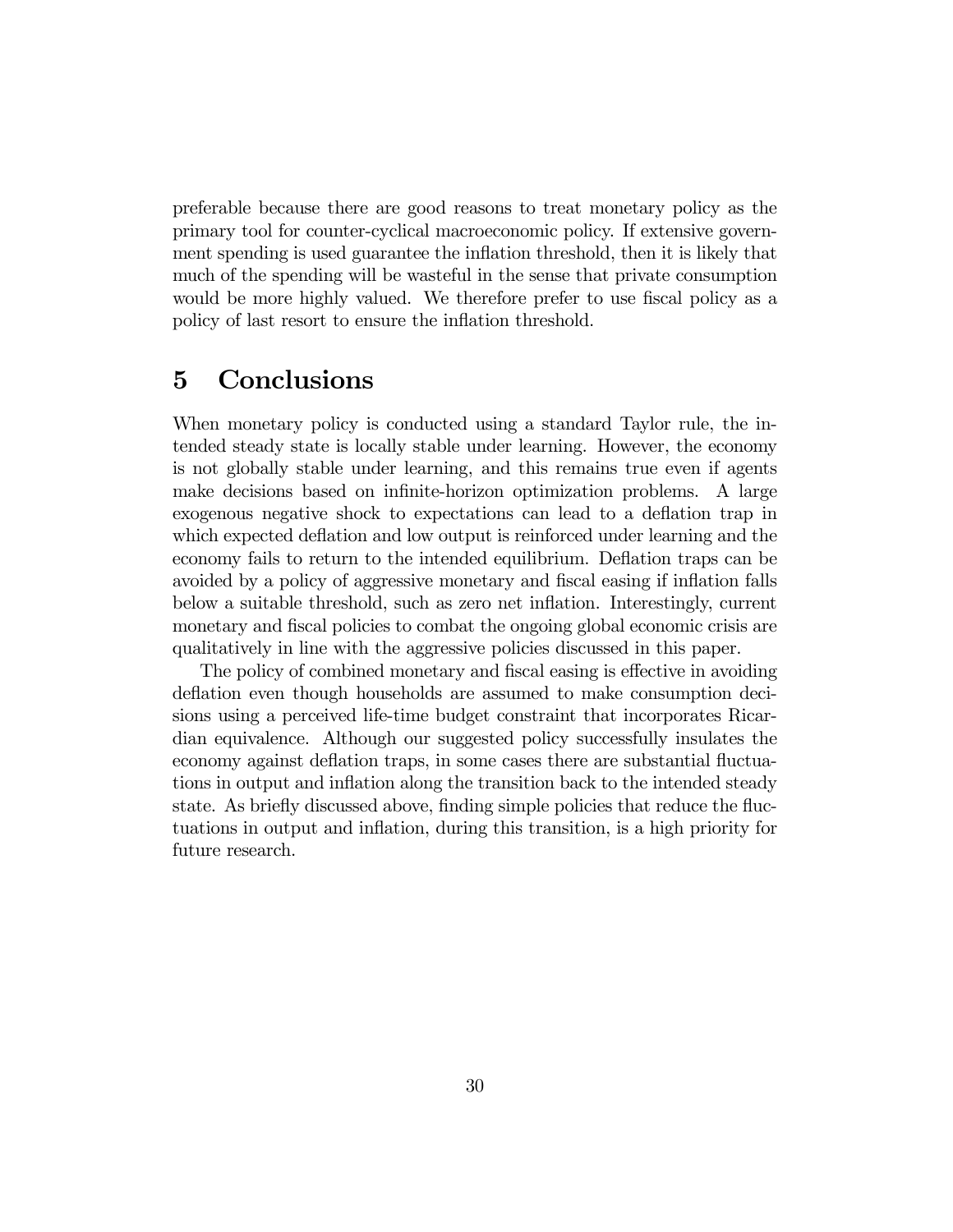### References

- Adam, K., and R. M. Billi (2007): "Discretionary Monetary Policy and the Zero Lower Bound on Nominal Interest Rates," Journal of Monetary Economics, 54, 728—752.
- BENHABIB, J., S. SCHMITT-GROHE, AND M. URIBE (2001): "The Perils of Taylor Rules," Journal of Economic Theory, 96, 40—69.
- (2002): "Avoiding Liquidity Traps," *Journal of Political Economy*, 110, 535—563.
- Coenen, G., A. Orphanides, and V. Wieland (2004): "Price Stability and Monetary Policy Effectiveness when Nominal Interest Rates are Bounded at Zero," Advances in Macroeconomics, 4(1), Article 1.
- EGGERTSSON, G. B., AND M. WOODFORD (2003): "The Zero Bound on Interest Rates and Optimal Monetary Policy," Brookings Papers on Economic Activity, (1), 139—233.
- Eusepi, S., and B. Preston (2007): "Central Bank Communication and Expectations Stabilization," Working paper nr.13259, NBER.
- Evans, G. W., E. Guse, and S. Honkapohja (2008): "Liquidity Traps, Learning and Stagnation," European Economic Review, 52, 1438—1463.
- EVANS, G. W., AND S. HONKAPOHJA (2001): Learning and Expectations in Macroeconomics. Princeton University Press, Princeton, New Jersey.
	- (2005): "Policy Interaction, Expectations and the Liquidity Trap," Review of Economic Dynamics, 8, 303—323.
- (2009): "Learning and Macroeconomics," Annual Review of Economics, forthcoming, 1.
- EVANS, G. W., S. HONKAPOHJA, AND K. MITRA (2009): "Anticipated Fiscal Policy and Adaptive Learning," Journal of Monetary Economics, forthcoming.
- EVANS, G. W., S. HONKAPOHJA, AND P. ROMER (1998): "Growth Cycles," American Economic Review, 88, 495—515.